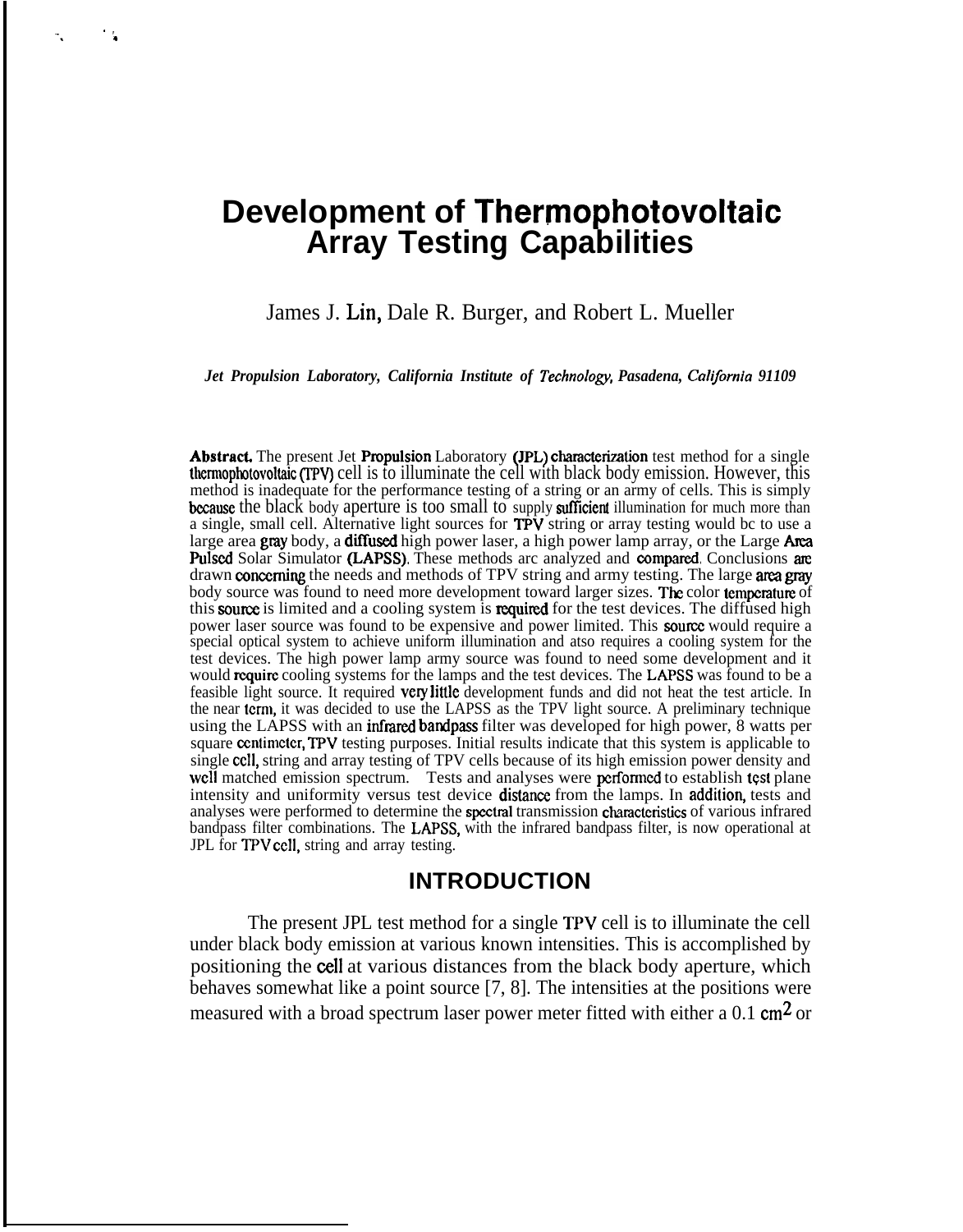a 1.0 cm2 watercooled aperture plate. These intensity measurements are used to correct any deviations from point source behavior.

**",**

However, this method for single cell testing is insufficient for testing a string or array of cells. A suitable size for a string of cells is about 10 cm x 1 cm and for an array, 10 cm x 10 cm, The string or array of cells cannot be uniformly illuminated at a sufficiently high intensity by the present black body source because the black body aperture is relatively small (1.27 cm diameter) in comparison to the size of the string or array. A source capable of illuminating an array of cells would have similar capabilities for a single cell. Therefore, several different illumination systems will be considered for their capabilities in array testing. .

Possible candidate sources would be a large area gray body, diffused high power laser, a high power lamp array, or a configuration using filtered LAPSS emission. Gray body sources provide the advantage of having the same emission spectrum as the black body source, currently used for single cell testing. Lasers offer the advantage of simulating a perfectly selective emitter so peak cell efficiency could be attained if the wavelength of the laser is well matched to the cell bandgap. Lamp arrays are relatively simple and inexpensive compared to the previous two options. Filtered LAPSS emission would utilize existing JPL equipment and the development cost would be minimal. Each of these possibilities are examined in more detail below.

### **BLACK/GRAY BODY SOURCES**

A black body source, with a large enough area to uniformly illuminate a 10 cm x 10 cm array, would need a circular aperture of 14.2 cm diameter. Black body sources [1] are not currently manufactured with such a large aperture because it is difficult to maintain uniform black body radiation at temperatures above 1000"C. An available black body capable of 1200°C typically has a maximum aperture of only 5 cm diameter. TPV cells illuminated with such a black body must be distant from the source for uniform emission, which greatly reduces emission intensity. This is a major drawback for black body sources because TPV cells typically require high power density in a particular wavelength region for efficient energy conversion. In addition, this 1200°C black body source is relatively expensive, costing approximately \$15,000. These disadvantages eliminate large aperture black body sources for TPV string and array testing.

Large area planar gray body sources with an emissivity of approximately 0.9 are only produced for low temperature operation, due to material degradation constraints. A maximum temperature of 800°C can be achieved, but this is significantly below the current TPV testing needs. Furthermore, a planar gray body source with this temperature capability is only available with a 2.5 x 2.5 cm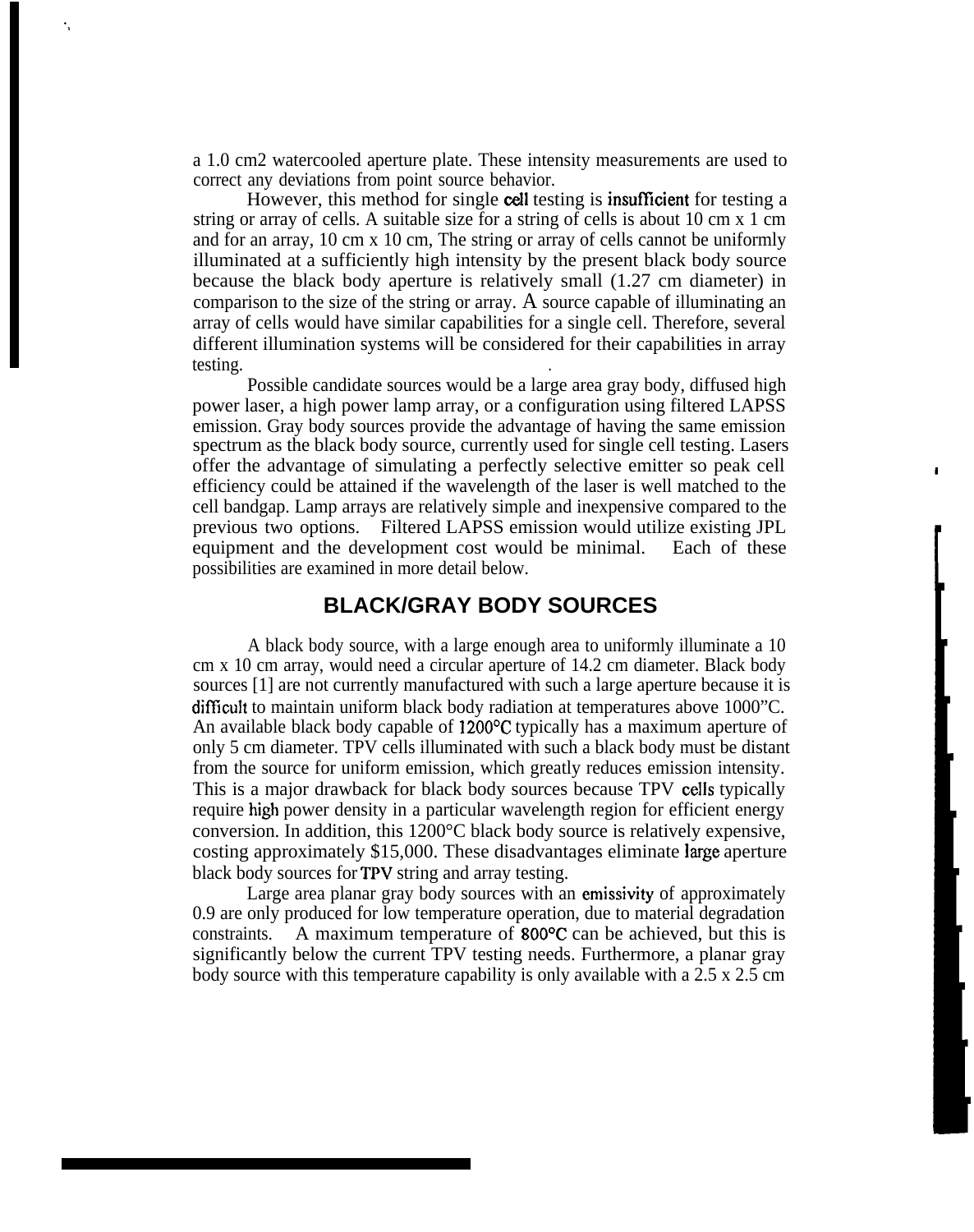surface, which is too small to illuminate an array of cells. These disadvantages, in the near term, eliminate planar gray body sources for TPV string and array testing.

#### **LASERS**

High power lasers [2] were also considered for TPV array testing. The desired emission intensity to illuminate TPV cells is a minimum of 2 W/cm<sup>2</sup>, therefore, a  $200 \text{ W}$  laser is necessary to illuminate a  $100 \text{ cm}^2$  array. The wavelength of the laser must be about 80°/0-900/0 of the cell bandgap wavelength in order to be well matched to the cell bandgap. Most TPV cells will have a bandgap range of from .5  $eV$  to .65  $eV$  (2.48pm to 1.91pm).

Lasers that are bandgap matched include: Nd:YAG  $\omega$  1.06  $\mu$ m and 1.32  $\mu$ m, Er:Glass @ 1.54  $\mu$ m, tunable Co:MgF2 from 1.75  $\mu$ m to 2.5  $\mu$ m, Tm: YAG  $@{2.01}$  µm, and Ho: YAG  $@{2.1}$  µm.

The Nd:Yag laser is the only high power laser among the group. It is produced as a continuous and pulsed laser. The  $1.06 \mu m$  and  $1.32 \mu m$  continuous Nd:YAG laser has maximum power outputs of 400 W and 100 W, respectively, and is available from Lee Laser. Although these wavelengths are below the best bandgap match for many TPV cells, the cells will still respond sufficiently to these high power lasers.

The Er:Glass and Co:MgF2 are both pulsed lasers with low average power. They have pulse energies of 650 mJ and 80 mJ for durations of 350 ns (1.86 MW peak) and 80  $\mu$ s (1000 peak watts), respectively. The short pulse, 350 ns, is currently too fast for the electronics in the JPL LAPSS which requires 1.5 ms to take a full IV sweep and 15 us for each data point [3]. Although the LAPSS data system is really not suited for pulsed laser-cell operation, it is probable that the LAPSS data system could be modified to be synchronous with the  $80 \mu s$  laser pulse train.

The major disadvantages of lasers are the problems associated with the optics and the inherent non-uniformity of the beam intensity. The narrow beam must be diverged and recollimated onto the cell test area, which requires optics which could degrade with repeated use, especially with the high power  $Nd:\hat{Y}AG$ laser. Since the laser beam is inherently non-uniform, the TPV cells cannot be uniformly illuminated unless some sort of corrective means is used. Obtaining exact comparability of the laser power distribution and optical system characteristics between different laboratories would be **difficult** to achieve. Although at least one continuous laser is reasonably matched to some TPV cells, the difficulty with optics and non-uniform beam intensity make lasers an unlikely choice for TPV cell or array testing. Additionally, it is not known how well the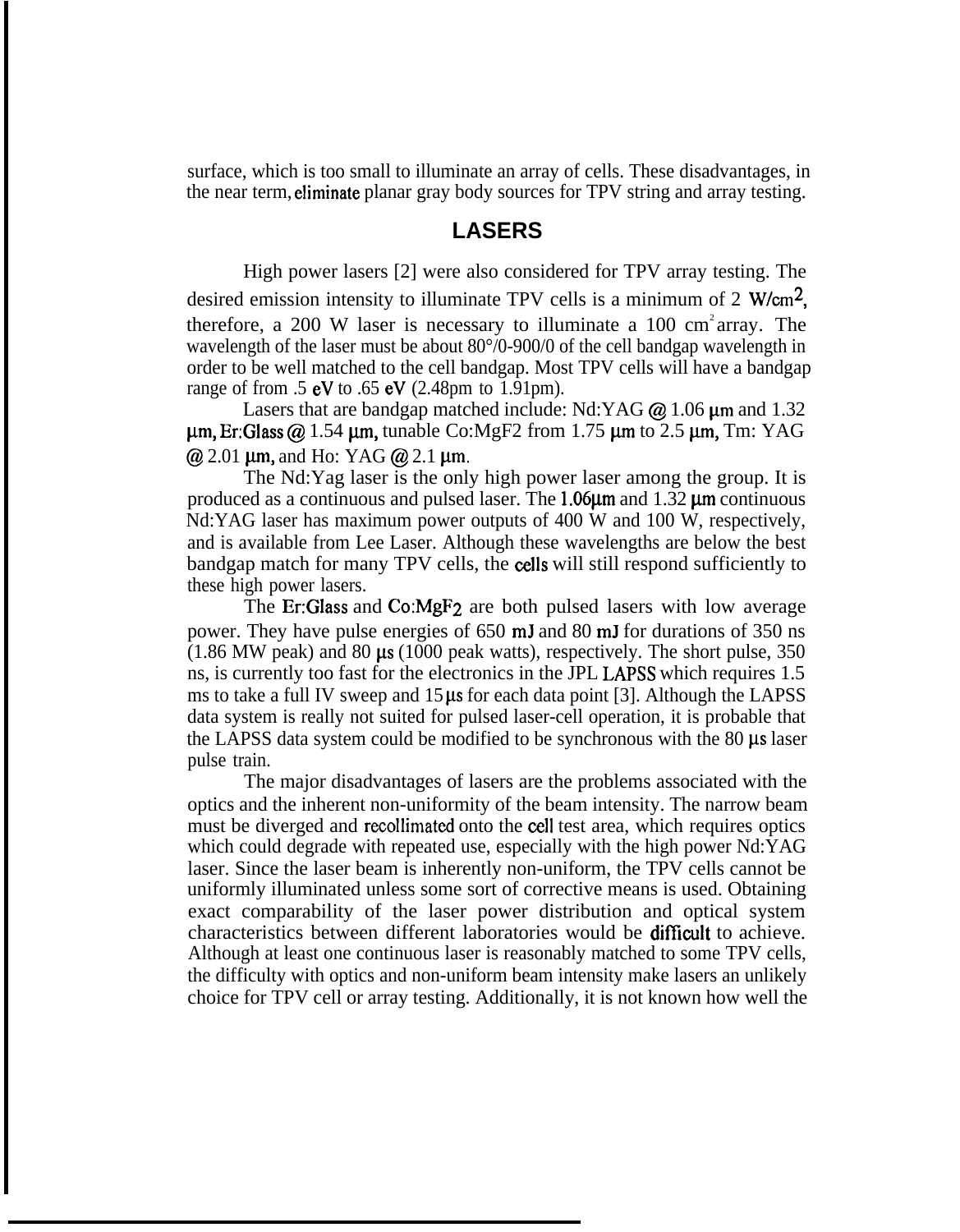various TPV cells will respond to the pulsed laser light. The described laser systems cost between \$20,000 and \$40,000.

### **LAMP ARRAYS**

A simple alternative to using lasers, gray bodies or blackbodies [6] is to use a 30 cm  $\bar{x}$  30 cm array of high power, low temperature, tubular, tungsten lamps. The result would be a good approximation of gray body emission with color temperatures ranging from 700°C to 2200°C; this is well matched to TPV cell bandgaps. The intensity would be on the order of 2 W/cm2 for the 900"C color temperature lamp with the cells placed close to the lamps.

These lamp arrays are produced by Research Incorporated of Minneapolis, Minnesota. They are tubular quartz, tungsten, infrared lamps arranged side by side in an array. Intensity uniformity is approximately +/- 10OA for an area ranging from 500 to 1000 cm2. Forced air and water cooling will be necessary to cool the lamps. Water cooling setup for the array of cells is necessary to maintain stable and moderate array temperatures. Although this plan may be feasible, the cooling requirements make it undesirable for a system which may need to handle a number of different configurations.

# **HIGH POWER INFRARED LAPSS EMISSION**

A configuration with the JPL LAPSS system was analyzed for its potential in TPV array testing. It was believed that an infrared filter, placed in front of the LAPSS flash lamps would result in infrared light suitable for testing TPV cells. The analysis for this technique is detailed below and includes tests and discussion concerning emission uniformity, emission intensity, usage of infrared filters, emission characterization, and systems testing.

# **Emission Uniformity**

In order to achieve high intensities in the infrared region, cells must be placed within 60 cm, or less, from the LAPSS flash lamps. At this distance, the emission uniformity is in question since the two lamps, which are 15.25 cm apart, no longer behave as a single point source. The individual contributions from each lamp, and the intensity variance along the lamp length may significantly affect emission uniformity. These characteristics must be verified in order to demonstrate this technique as a feasible method of TPV array testing.

Several tests were performed to show uniformity to be sufficient for string and array testing purposes. More detailed information and test results on LAPSS emission uniformity is provided in the Appendix. However, it is recommended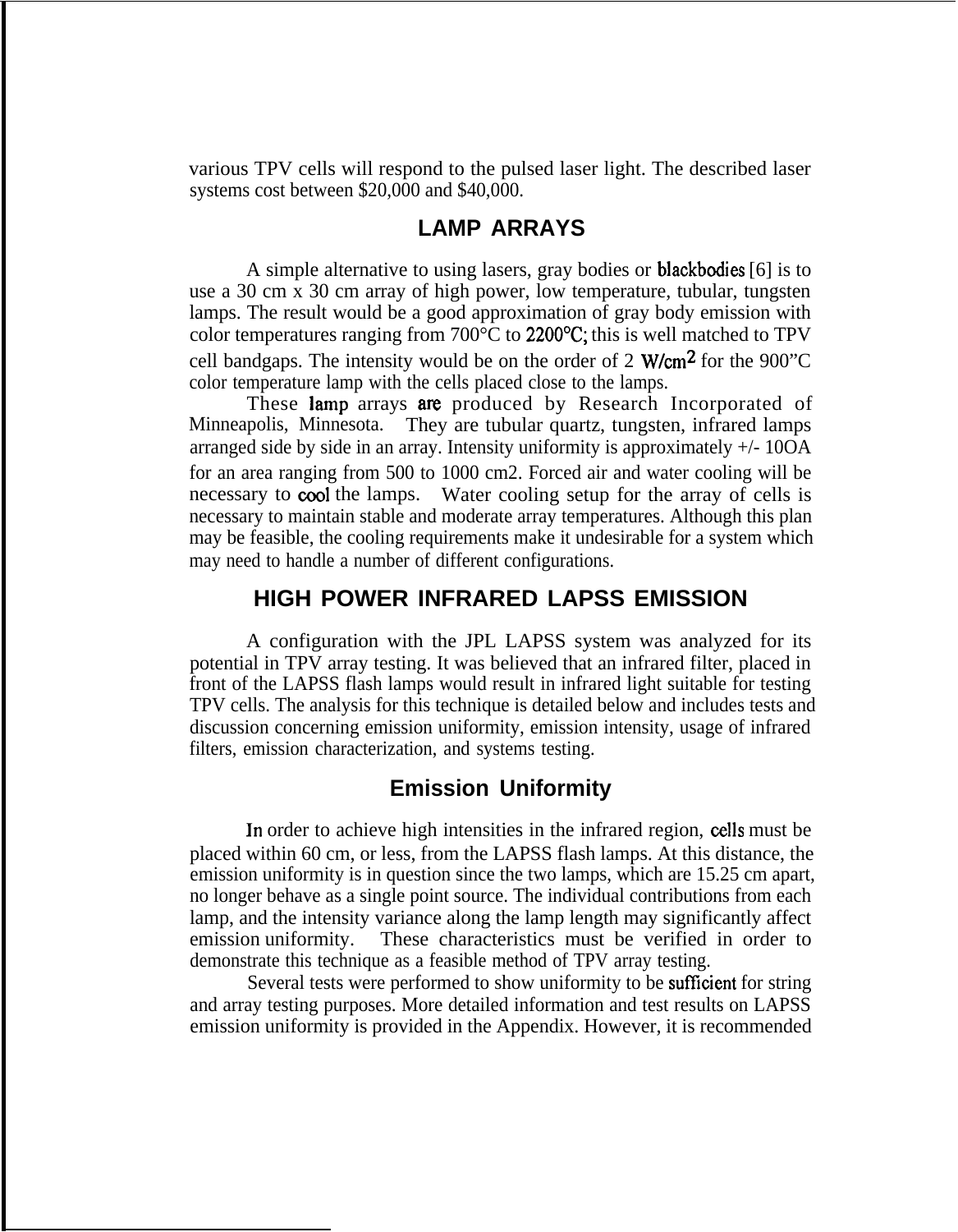that for greater intensity uniformity, cell strings should be arranged on the test plane in the horizontal direction, and arrays should be constructed in a rectangular configuration and arranged on the test plane horizontally, to take advantage of the non-symmetrical uniformity.

### **Emission Intensity**

The intensity of the LAPSS was re-measured using three concentrator cells in an attempt to generate consistent high intensity measurements as shown in figures 1 and 2 The same method, described in the Appendix, of using the Voc/Intensity relationship was used. A linear curve fit of Isc versus intensity once again demonstrates that the point source equation for intensity is accurate up to 64 suns (8.75 W/cm<sup>2</sup>), which is important in assuring accurate intensity values for the Voc/Intensity curve fits. The regression values for the curve fits are between 0.9998 and 0.9999 for Figure 1, and are between 0.9978 (ideal relation) and 0.9997 (non-ideal relation) for Figure 2. Data values for both the Isc and Voc are the average of three measurements taken at the same intensity.

Following the measurements made for Figures 1 and 2, the  $Voc$  of the cells was measured 17.8 cm from the flash lamps in an attempt to extrapolate for intensity at this location. Each result is the average of three measurements. Intensity extrapolations were made using both the ideal and the non-ideal



Fig. 1: Short circuit current versus point source intensity for silicon concentrator cells  $#4, 6,$  and 7.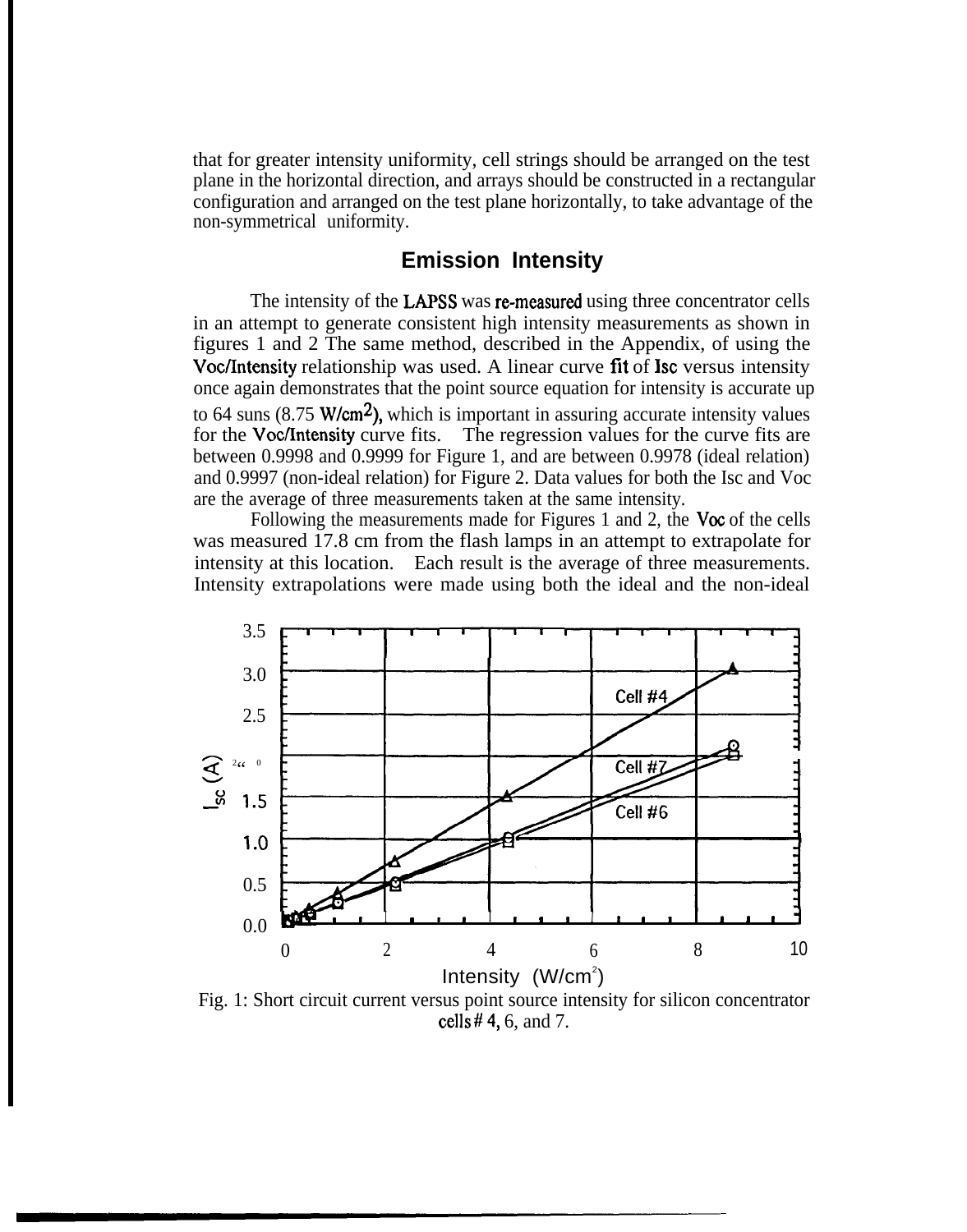

**'.**

Fig. 2: Open circuit voltage versus point source intensity for Si concentrator cells  $#$  4, 6, and 7

| Cell Number | $\mathrm{Vec}\left(\mathrm{V}\right)$ | Intensity            | Intensity        |
|-------------|---------------------------------------|----------------------|------------------|
|             |                                       | Non-ideal $(W/cm^2)$ | Ideal $(W/cm^2)$ |
|             | 0.7734                                |                      |                  |
|             | 0.7990                                |                      |                  |
|             | 7822                                  |                      |                  |

Table 1: Voc and intensity using the non-ideal and ideal relationships for concentrator cells #4, 6, 7, located 17.8 cm from the flash lamps.

Voc/Intensity curve fit equations derived from Figure 2 data and the results are shown in Table 1.

The values of maximum intensity, 17.8 em from the flash lamps, vary considerably between the three cells, indicating this method is not usable for measuring such a high intensity. This is due to different series resistance losses in the cells at extremely high intensities and that these concentrator cells were only designed to operate up to 100 suns. These results should, therefore, be disregarded.

Another method of measuring full intensity was performed. The laser power meter used for measuring black body intensity is used to measure LAPSS pulse energy. Power cannot be measured directly using this device beeause the LAPSS emission is a pulse, but pulse energy can be measured. Pulse energies are directly correlated to intensities because the LAPSS pulse energy profile and pulse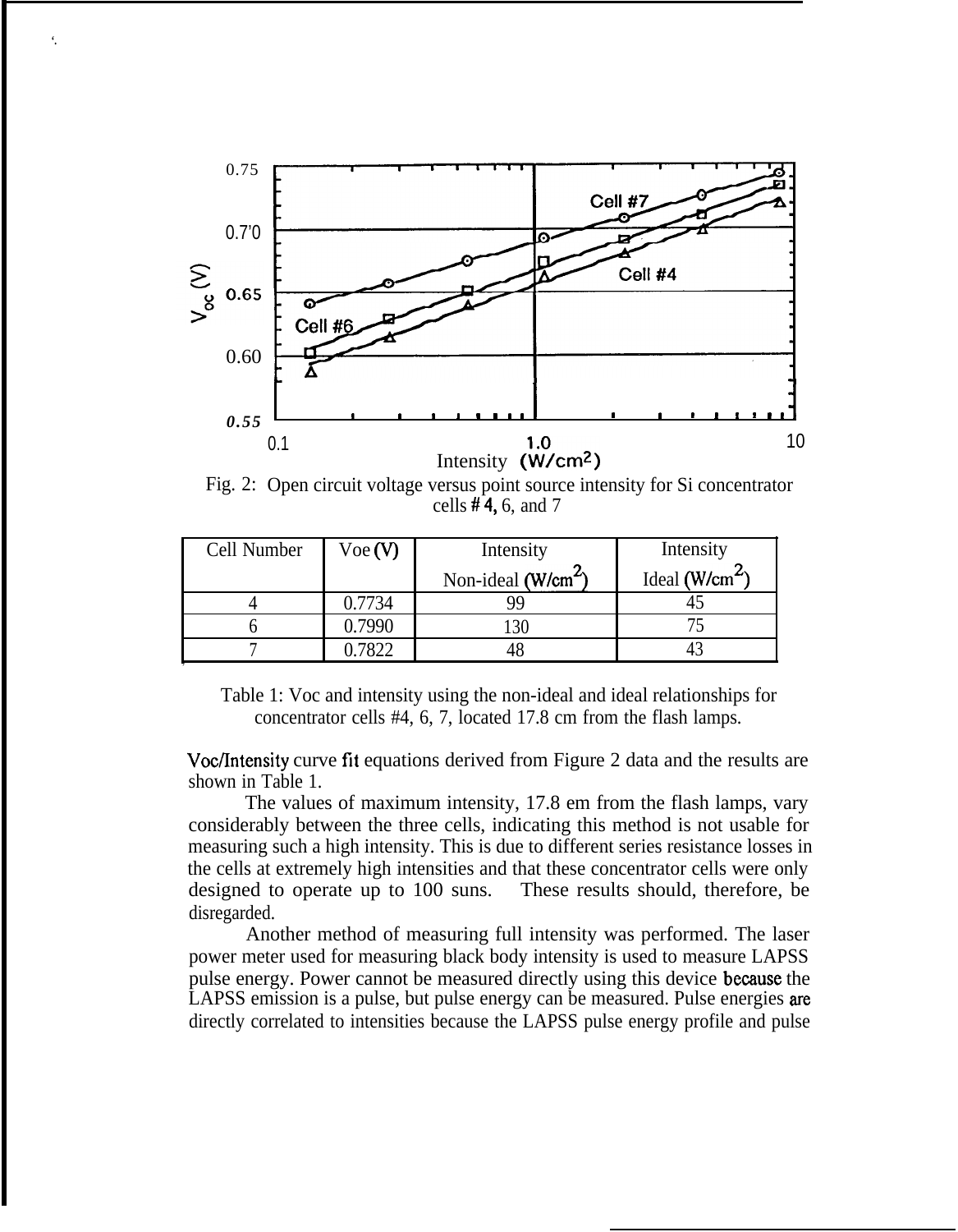duration are nearly constant, making the pulse energy directly proportional to intensity. The relationship of pulse energy to intensity must first be calibrated.

The intensity at the **LAPSS** 1 sun target plane was set to be 2% higher than AMO (0.1367 W/cm2), as measured by the Si reference cell #SS1411, The calibrated intensity at the 1 sun plane is, therefore, 0.1394 W/cm2. Furthermore, the Isc versus intensity graph (see Figure 1) shows that the point source intensity equation is extremely accurate for extrapolation to 64 suns. Thus, the calibration factor to convert LAPSS pulse energy to LAPSS intensity is determined by measuring the pulse energy and comparing the results to the accurate] y extrapolated intensities. The results are shown-in Table 2.

| Distance from | Point Source | Point Source         | Pulse Energy | Calibration             |
|---------------|--------------|----------------------|--------------|-------------------------|
| Lamps $(cm)$  | Suns         | Intensity            | (mJ)         | Factor                  |
|               |              | (W/cm <sup>2</sup> ) |              | (W/cm <sup>2</sup> /mJ) |
| 1097.3        | 1 x          | 0.1394               | 4            | 0.03485                 |
| 775.9         | 2x           | 0.2788               | 8            | 0.03485                 |
| 548.6         | 4x           | 0.5576               | 15.5         | 0.03597                 |
| 388.0         | 8X           | 1.115                | 33.9         | 0.03289                 |
| 274.3         | 16X          | 2.23                 | 65           | 0.03431                 |
| 194.0         | 32X          | 4.46                 | 130.8        | 0.03410                 |
| 137.2         | 64X          | 8.92                 | 260.7        | 0.03422                 |
| 106.7         | 128X         | 17.84                | 592          | 0.03014                 |
| 100.6         | N/A          | N/A                  | 645          | N/A                     |
| 70.1          | N/A          | N/A                  | 1,260        | N/A                     |
| 39.6          | N/A          | N/A                  | 3.320        | N/A                     |
| 17.8          | N/A          | N/A                  | 12.820       | N/A                     |

Table 2: Results of AMO LAPSS (with GG395 Filter) pulse energy compared to intensities calculated from the point source equation.

The laser power meter does not accurately measure pulse energy below 30 mJ due to background light interference and the point source intensity extrapolations are accurate to only 64 suns Therefore, the most accurate calibration factors are from 8x to 64x suns, Averaging the calibration factor from the most accurate pulse energy readings yields a calibration factor of .0339 W/(cm<sup>2</sup> mJ) which gives the following conversion:

Intensity  $(W/cm<sup>2</sup>) = .0339 W/(cm<sup>2</sup> mJ)$  x Pulse Energy (mJ).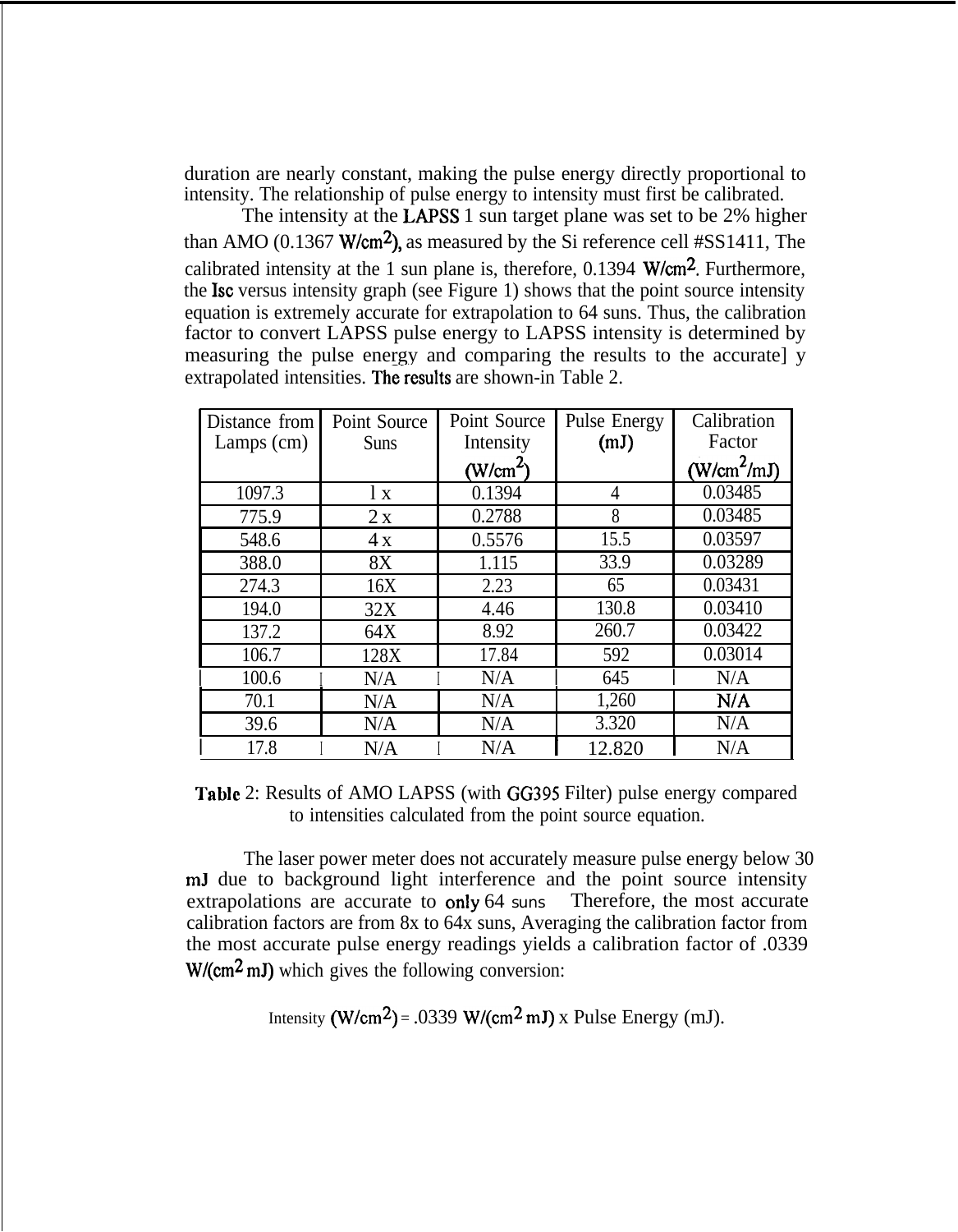This equation is accurate at all intensities, as long as the laser power meter can accurately measure the pulse energy. Using this equation, full intensity (17.8) cm from the lamps) is  $435 \text{W/cm}^2$  (3 182 suns). This value is much larger than the intensities calculated from the Voc/Intensity relationships due to the excessive series resistance losses occurring at extremely high intensities which are generally unaccounted for by the equations derived at lower intensities. It is lower than the point source calculated value of 521 w/cm<sup>2</sup>, which is not surprising since the source is not a point. The value of  $435 \text{ W/cm}^2$  is, therefore, the most accurate measurement of the LAPSS intensity 17.8 cm from the lamps, with the Schott ultraviolet filter GG 395 in place. This method is a more direct means of measuring full intensity as compared to the Voc/Intensity relationships, and the laser power meter is especially designed to measure high energy pulses.

### **Spectral Match**

The quantity of infrared radiation produced by the LAPSS flash lamps is now analyzed for its suitability for TPV cell testing. The emission spectrum of the lamps is modeled as a gray body with the peak emission occurring at 475 nm; this corresponds to a 6100 K gray body [3]. LAPSS emission is presently only characterized to  $1.2 \mu m$ , therefore, the gray body model is used to approximate emission beyond  $1.2 \text{ µm}$ .

The bandgap of TPV cells will probably range from .65 to .5 eV (1.91 - 2.48  $\mu$ m). Using the 6100 K gray body model, the percentages of illumination falling within a range of emission bands is calculated [4]. The emission bands are  $0.5 \mu m$  or 1.0  $\mu m$  wide, starting at a short wave length and stopping at selected cell bandgap wavelengths. The results are shown in Table 3.

At the highest LAPSS operating intensity, 435 W/cm2, the theoretical band emission intensities range from a high of 85.6 W/cm<sup>2</sup> for a 1.0  $\mu$ m emission

| cell                             | .5 $\mu$ m band emission 11.0 $\mu$ m band emission |                        |  |  |
|----------------------------------|-----------------------------------------------------|------------------------|--|--|
| <b>Bandgap</b>                   | $\frac{6}{6}$ of total intensity                    | % "of total intensity" |  |  |
| .4 eV. 3.1 urn                   | $2.6 - 3.1 \,\mu m$                                 | $2.1 - 3.1 \mu m$      |  |  |
| $\frac{0}{2}$ of total intensity | 1.1%                                                | 3.4%                   |  |  |
| .5 eV, 2.48 µm                   | $1.98 - 2.48 \,\mu m$                               | $1.48 - 2.48$ um       |  |  |
| 0/0 of total intensity           | 2.6%                                                | 8.9%                   |  |  |
| .6 eV. 2.07 urn                  | $1.57 - 2.07$ um                                    | $1.07 - 2.07$ $\mu$ m  |  |  |
| % of total intensity             | 5.2%                                                | 19.7%                  |  |  |

Table 3: Estimate of LAPSS intensity for limited infrared emission bands.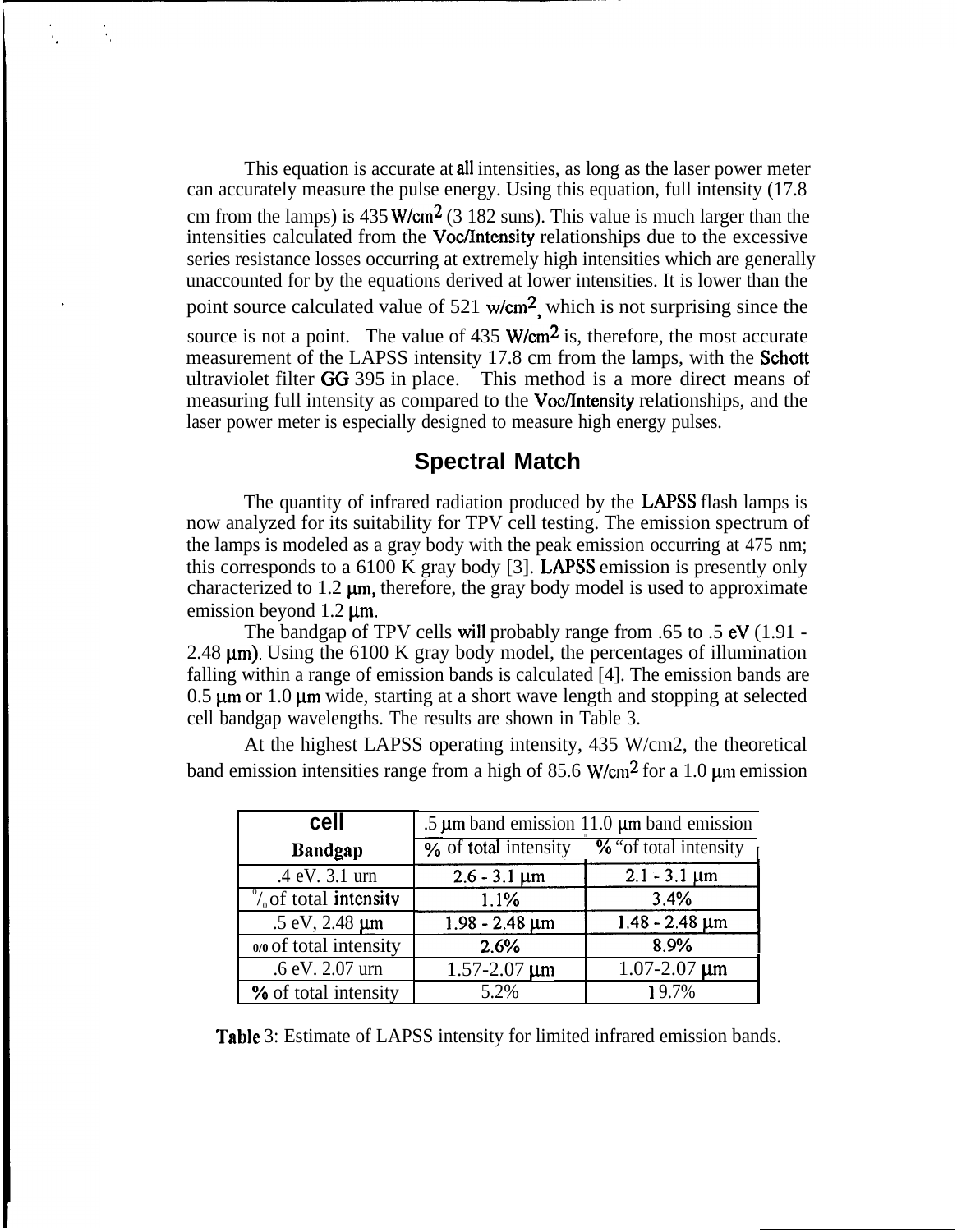band between 1.07 and 2.07  $\mu$ m, and a low of 4.87 W/cm<sup>2</sup> for a .5  $\mu$ m emission band between 2.6 and 3.1 p.m. Band emissions at longer wavelengths will require a wider bandpass because the power density will continue to fall off as wavelength is increased from the emission peak at 475 nm. These calculations show that the LAPSS is capable of producing high intensity infrared radiation in the response region of TPV cells if the proper filters are utilized to achieve the desired band emi ssi on.

### **Infrared Filters**

In order for the **LAPSS** to be used as a source for illuminating **TPV** cells, the emission must be filtered to eliminate excessive quantities of high energy radiation. Ideally, the majority of the resulting emission must be slightly higher in energy than the cell bandgap (see Table 3). In order to achieve this, a pair of filters were placed together to achieve an infrared bandpass filter. The red/infrared filter is a Schott RG 645, and the blue/green filter is a Schott BG 38, which is transparent in the infrared, but red **absorbing** [5]. The transmission curve for the red/hfrared filter is shown in Figure 3 and the transmission curve for the combined blue/green and **red/infrared** filters, resulting in an **infrared** bandpass filter is shown in Figure 4. LAPSS emission passes through the Schott BG 38 filter first.

A small spike occurs at 660 nm, as shown in Figure 4, because the transmittance of the filters slightly overlap at that wavelength. This spike can be eliminated by using a black glass, infrared filter, Schott RG 850, instead of the

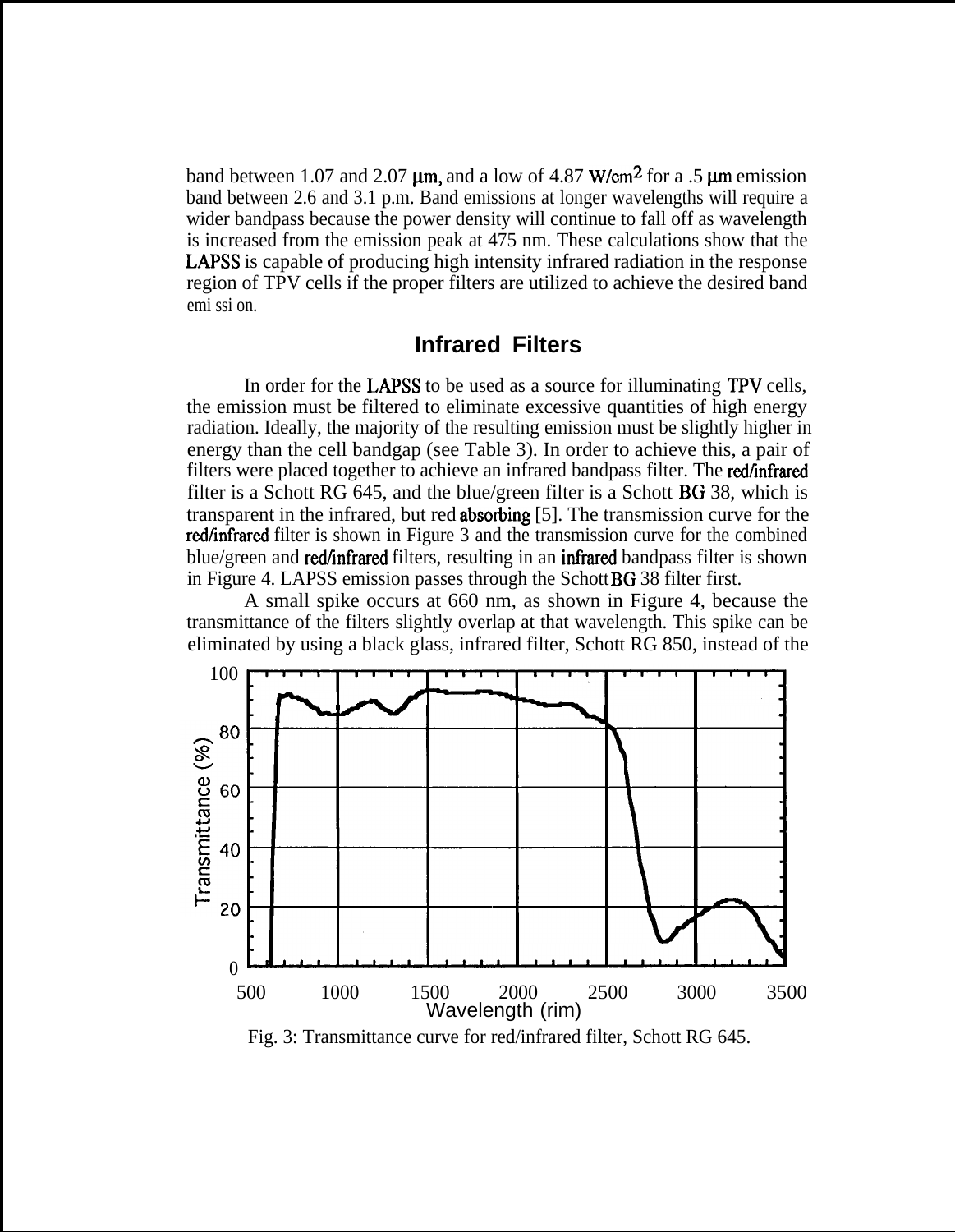

**Fig. 4:** Transmittance curve for the combined blue/green Schott BG 38 and the red/infrared, Schott RG 645 filters.

red/infrared filter, Schott RG645. The main transmittance peak would remain the same.

The overall transmittance is confirmed by using the laser power meter to measure the intensity with the infrared bandpass filter, at multiple locations from the lamps. Table 4 presents the results. An average of the bandpass transmittance values yields 1.87°/0 of normal LAPSS AMO illumination (with GG395). The transmittance at the 17.8 cm distance is questionable because the energy meter may have been slightly off position.

An alternative to using this filter combination for the bandpass filter is to

| Distance<br>from Bulbs<br>(cm) | <b>LAPSS</b><br>AMO Pulse<br>Energy $(mJ)$ | <b>LAPSS</b><br><b>AMO</b><br>(W/cm <sup>2</sup> ) | <b>Bandpass</b><br><b>Filter Pulse</b><br>Energy $(mJ)$ | <b>Bandpass</b><br>Intensity<br>(W/cm <sup>2</sup> ) | Transmit-<br>tance of<br><b>Bandpass</b><br>Filter $(\%)$ |
|--------------------------------|--------------------------------------------|----------------------------------------------------|---------------------------------------------------------|------------------------------------------------------|-----------------------------------------------------------|
| 106.7                          | 592                                        | 20.07                                              | 11.05                                                   | 0.375                                                | 1.867                                                     |
| 100.6                          | 645                                        | 21.87                                              | 12.04                                                   | 0.408                                                | 1.867                                                     |
| 70.1                           | 1260                                       | 42.71                                              | 24.07                                                   | 0.816                                                | 1.910                                                     |
| 39.6                           | 3320                                       | 112,55                                             | 62.1                                                    | 2.105                                                | 1.870                                                     |
| 17.8                           | 12,820                                     | 434.60                                             | 238.0                                                   | 8.068                                                | 1.856                                                     |

Table *4:* Intensities of LAPSS using the infrared bandpass filter compared to the AMO GG395 filter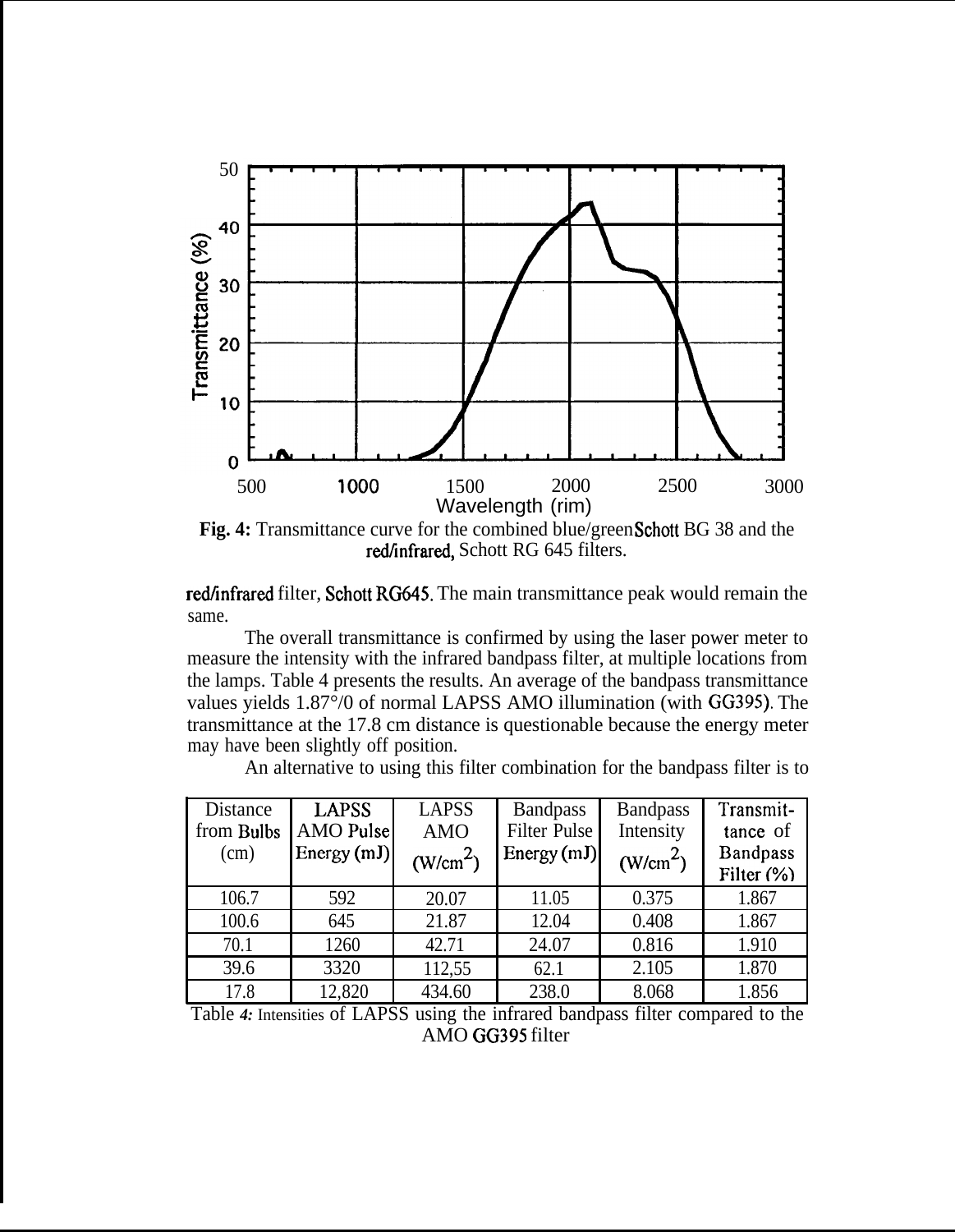use a Schott infrared filter (RG 1000). The transmittance of this filter is broader in the infrared region, so that TPV cells of greater bandgap can be tested.

# **Emission Characterization**

The emission intensity from the LAPSS with the bandpass filter has been established as 8 W/cm2, at a distance 17.8 cm from the LAPSS lamps. Multiplying the gray body LAPSS emission model with the bandpass transmittance curve, and normalizing the results for an intensity of 8 W/cm2 yields the spectral irradiance curve, as shown in Figure 5.

The emission spike at 660 nm is even more dominant than that depicted in the transmittance curve because the gray body LAPSS is more energetic at shorter wavelengths. However, the total energy of the spike is only about **4°/0** of the total emission. The main emission peak occurs at 1800 nm, with the half power points at  $1515$  nm and  $2215$  nm.

# **Infrared LAPSS Testing**

TPV cells were tested with the bandpass filtered LAPSS system to ensure that the setup is actually feasible. Two 1 cm2 InGaAs cells  $(6-1222-1)$  and 6-1222-2) from RTI/ASEC were tested with the infrared LAPSS emission at approximately 8 W/cm2, and the results compared with those from testing with



Fig. 5: Spectral irradiance curve for the LAPSS with the Schott RG645 and Schott BG38 combined as a bandpass filter.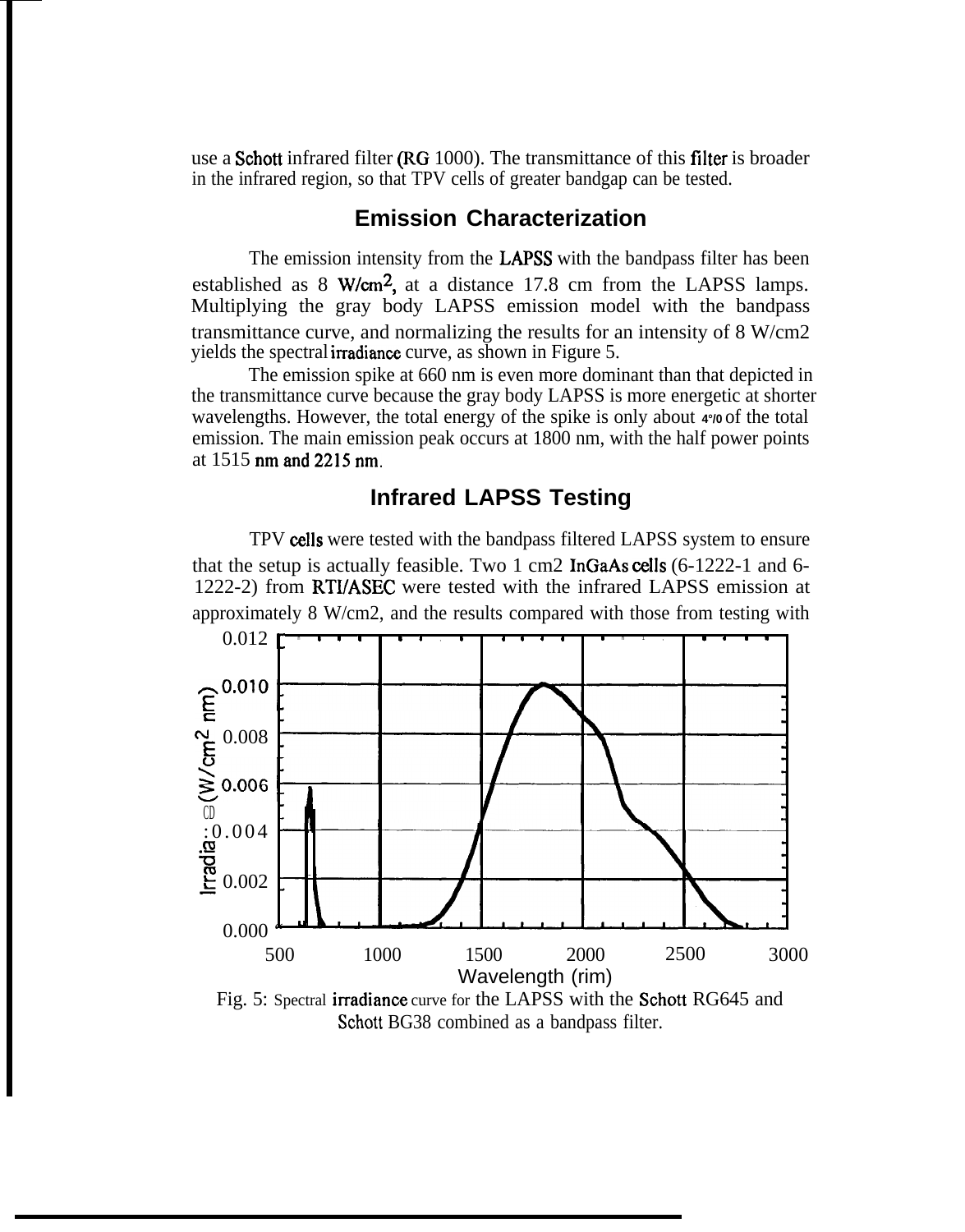

**Fig. &** Current-Voltage Characteristic at 28 C for InGaAs Cell #6-1 222-1, Area =1 cm<sup>2</sup>



**Fig. 7:** Current-Voltage Characteristic at 28 C for InGaAs Ccl] #6- 1222-2. Area = 1 cm<sup>2</sup>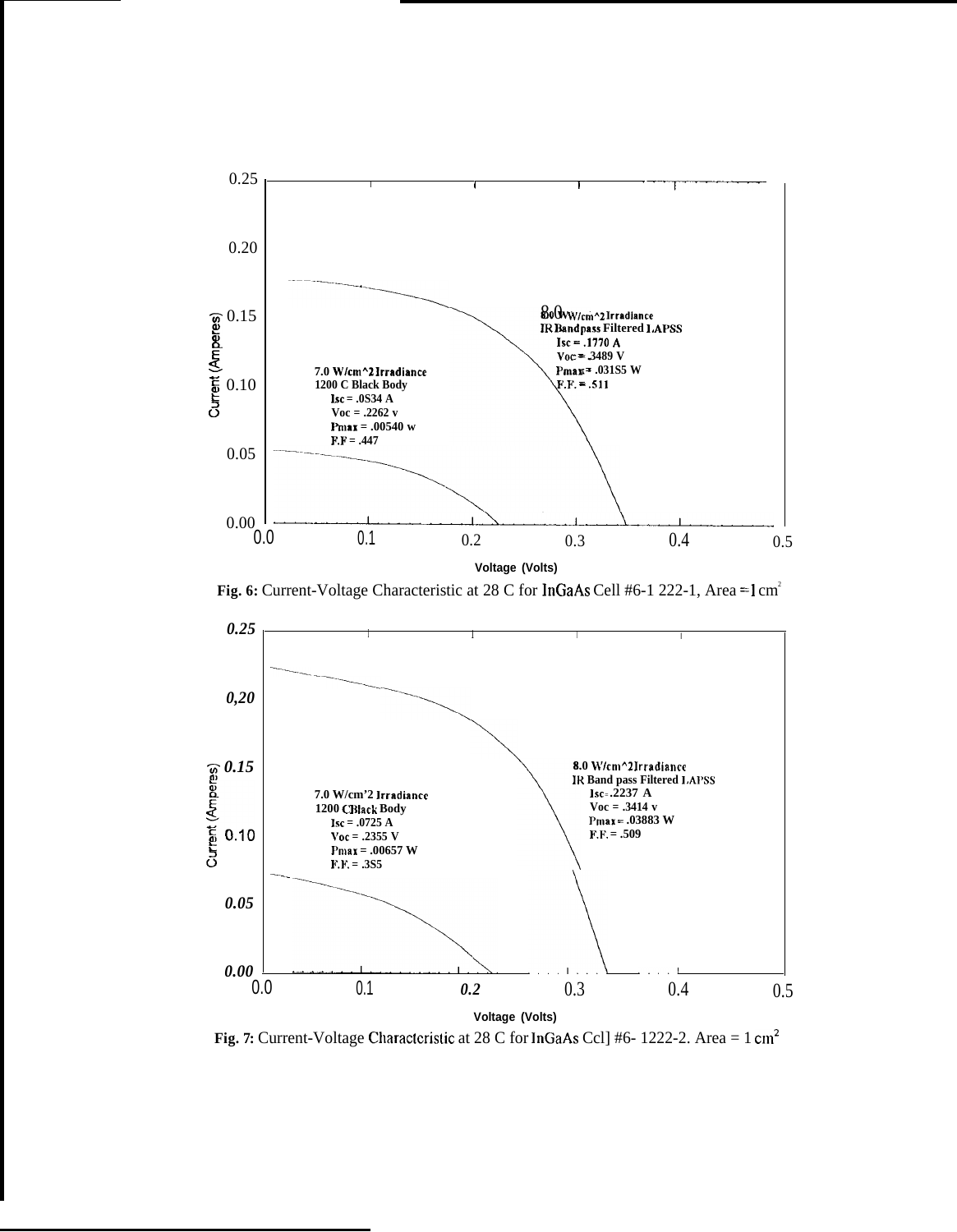the 1200 $\degree$ C black body emission at approximate y 7 W/cm<sup>2</sup>. Five separate runs were taken for each test to demonstrate the consistency in results. The upper intensity limit of 7 W/ $cm<sup>2</sup>$  for the black body prevented testing the cells at equivalent intensities. The results demonstrate that the narrow band infrared LAPSS emission is far better matched to the bandgap of the cells than is the broad-band black body emission. Performance could be improved if the cell bandgap was lower or if the filtered LAPSS emission peaked at a wavelength slightly higher than 1800 nm. Figures 6 and 7 show the results. The results of these tests indicates that using filtered LAPSS emission is a feasible method for testing TPV cells.

TPV cell 6-1222-2 was next tested at different locations across a 10.16 x 10.16 cm test plane, 17.8 cm from the bandpass filtered infrared LAPSS lamps (1.5 cm from the bandpass filter surface). The results are the average of two tests taken in forward and reverse order to minimize bias from temperature and raw LAPSS intensity variations. The results show that Isc of the cell changes  $-12.4\%$ from the test plane center to the upper left corner  $(-5.08 + 5.08)$  cm location). This is equivalent to a variation of  $+/- 6.6\%$  from the mean intensity. This Isc change is directly related to the LAPSS intensity uniformity.

This value is somewhat greater than the results from the emission uniformity tests (results shown in the Appendix). However, these results are the most accurate because they were obtained under actual test conditions and at maximum intensity with the infrared bandpass filter in position. Uniformity of intensity can be improved by placing the cell at a greater distance from the flash lamps, however, this will reduce emission intensity. The results are shown in Table 5.

The results also indicate that intensity uniformity is greater in the horizontal direction than in the vertical direction. Intensity changes an average of 4.1 % across a 10.16 cm horizontal traverse, and 8.8% across a 10.16 cm vertical traverse. This agrees well with previous uniformity tests. System testing has shown the bandpass filtered infrared LAPSS is a potential method for testing TPV cells and arrays requiring high power density in the infrared spectrum.

The high power infrared LAPSS system was developed with existing JPL equipment so that there was no material or equipment costs; the only cost for the system was research time.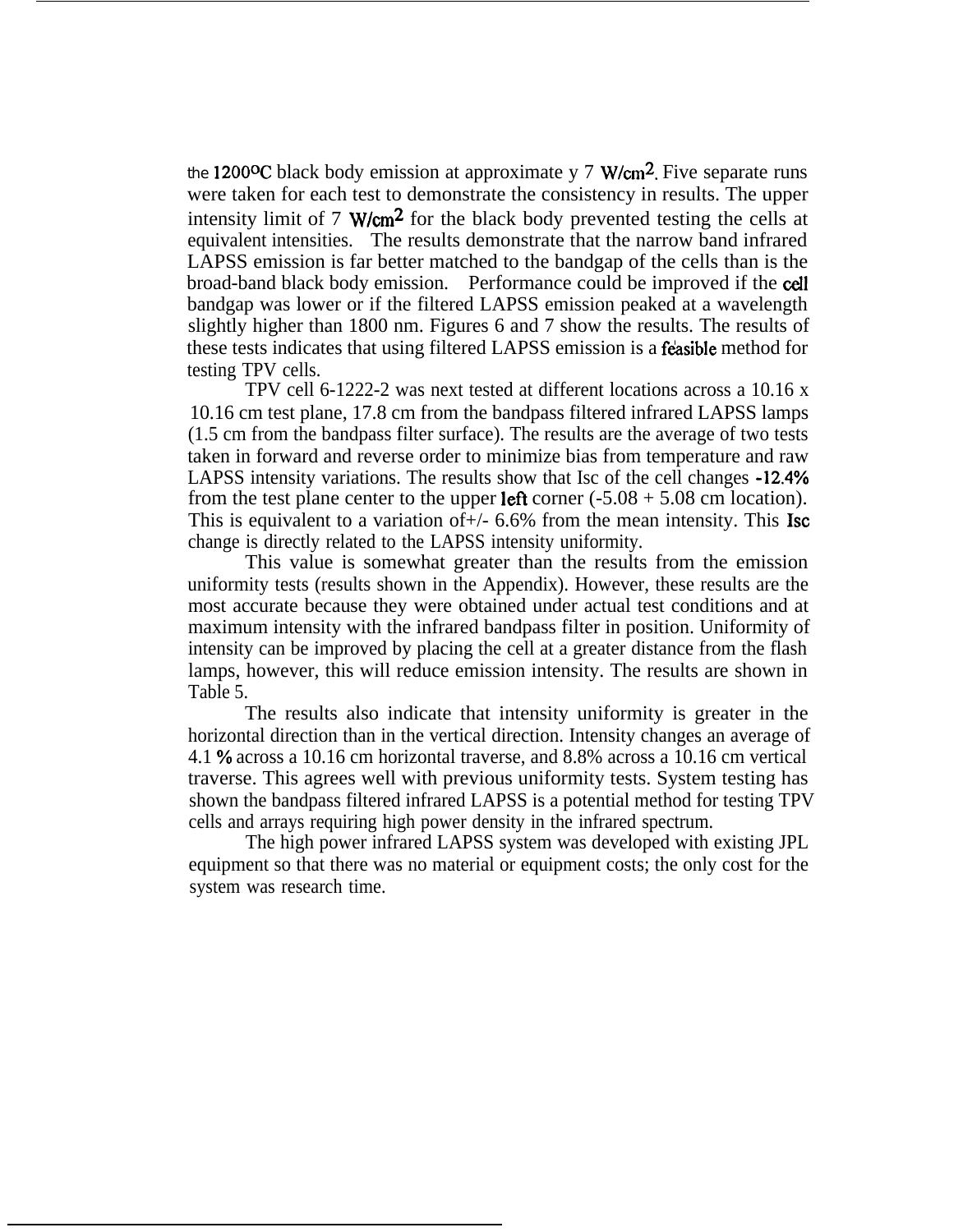| Position (cm.)                     | $(-5.08, +5.08)$ | $(0.0,+5.08)$ | $(+5.08, +5.08)$ |
|------------------------------------|------------------|---------------|------------------|
| $\mathbf{I}$ sc (mA)               | 190.76           | 198.54        | 191.46           |
| Voc (V)                            | 0.3155           | 0.3181        | 0.3157           |
| Pmax (mW)                          | 25.14            | 26.67         | 25.36            |
| Ipmax (mA)                         | 126.75           | 129.99        | 124.91           |
| Vpmax (V)                          | 0.1984           | 0.2052        | 0.2032           |
| FF                                 | 0.418            | 0.422         | 0.420            |
|                                    |                  |               |                  |
| Position (cm.)                     | $(-5.08, 0.0)$   | (0.0,0.0)     | $(+5.08, 0.0)$   |
| Isc $(mA)$                         | 210.21           | 217.78        | 208.80           |
| $\rm{Vec}(\bf{V})$                 | 0.3213           | 0.3228        | 0.3200           |
| Pmax (mW)                          | 28.64            | 30.03         | 28.46            |
| $\mathbf{Imax}(\mathbf{mA})$       | 136.95           | 144.49        | 136.95           |
| Vpmax (V)                          | 0.2077           | 0.2079        | 0.2077           |
| FF                                 | 0.426            | 0.427         | 0.426            |
|                                    |                  |               |                  |
| $\overline{\text{Position}}$ (cm.) | $(-5.08,-5.08)$  | $(0.0,-5.08)$ | $(+5.08, -5.08)$ |
| <b>Isc</b> $(mA)$                  | 195.78           | 201.92        | 193.46           |
| $\rm{Vec}$ (V)                     | 0.3166           | 0.3182        | 0.3156           |
| Pmax (mW)                          | 26.06            | 27.19         | 25.71            |
| Ipmax $(mA)$                       | 127.92           | 133.28        | 124.96           |
| Vpmax (V)                          | 0.2037           | 0.2040        | 0.2058           |
| FF                                 | 0.420            | 0.423         | 0.421            |

**Table** 5: TPV cell #6-1222-2 IV performance with bandpass filtered infrared LAPSS, 8 W/cm<sup>2</sup>, 17.8 cm from the lamps.

# **RECOMMENDATIONS**

Much of the emission testing for the infrared LAPSS was completed without a precise positioning system for exact cell and power meter placement from the flash lamps. This limits the accuracy of the results because test cells and the power meter cannot be repositioned with much precision. Great effort was taken to ensure precision positioning, but a long travel, linear positioning slide would bean improvement. In addition, slight changes in the distance to the lamps result in significant changes in intensity. This reinforces the need for a precise positioning system for TPV cell placement.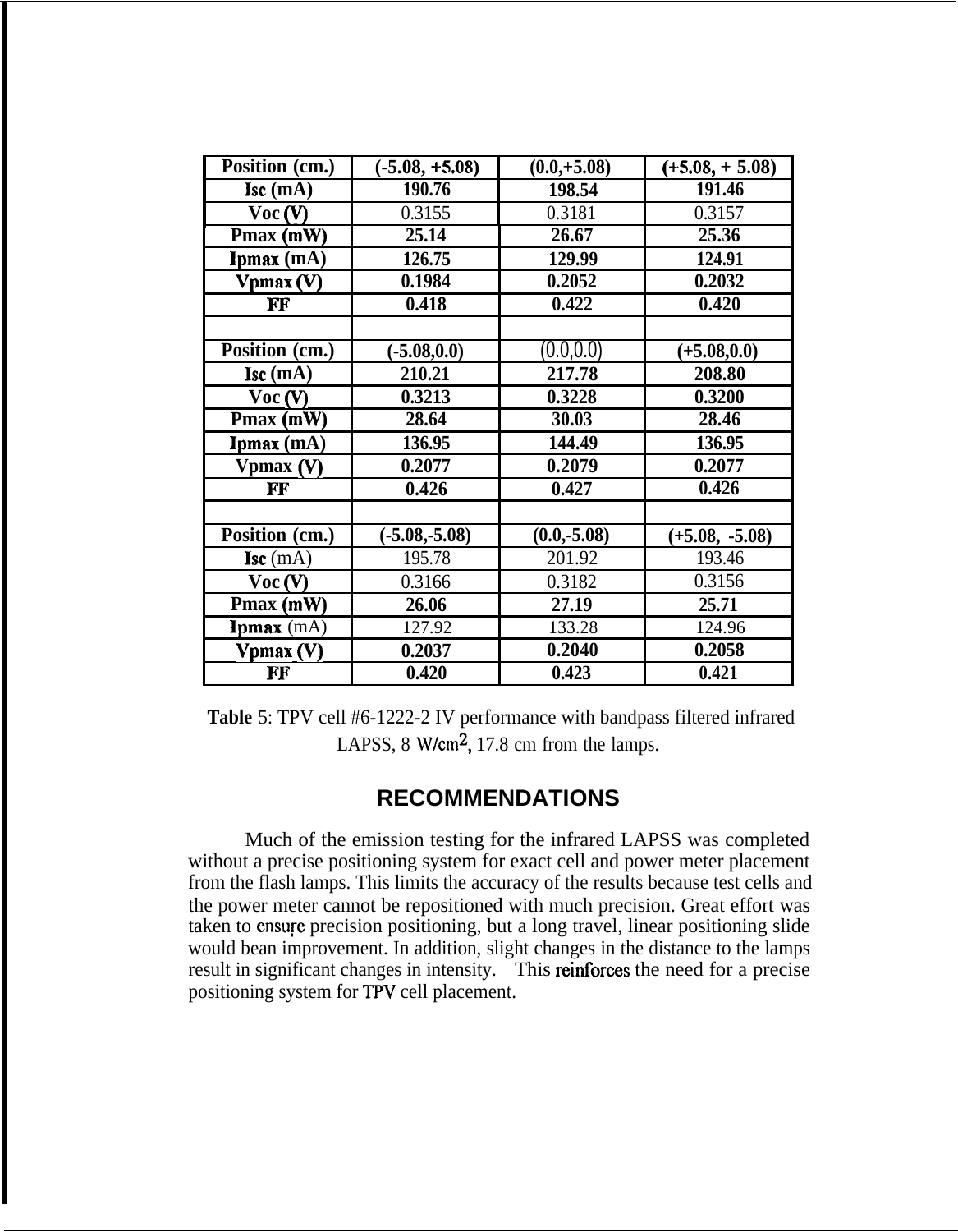The present bandpass filter allows a small transmittance spike at 640 nm due to an overlap in the two filters. This can be eliminated by replacing the red/infrared filter with a black glass, infrared filter (RG 850). Also, for testing higher bandgap TPV cells, a single broad band infrared filter (RG 1000) could be substituted for the narrow band infrared filter. These two Schott Glass Technology filters would expand the capabilities of the infrared LAPSS for TPV cell and array testing; at a total filter cost of approximate y \$300.

The emission characterization is an approximation calculated from a gray body emission model of the LAPSS multiplied by the bandpass transmittance  $\cdot$ curve and a 8 W/cm2 correction factor. Actual LAPSS emission does not behave exactly as a gray body. Although it is unlikely that there are major deviations from this model, actual measurement of the spectral irradiance distribution would be desirable.

Although the present filtered infrared LAPSS irradiance characterization is sufficient for present testing purposes, it would be fruitful to completely characterize the LAPSS with and without filter(s) to three or four microns. This can probably be accomplished with loaned equipment and a good *W-VIS-IR* grating monochromator.

#### **CONCLUSIONS**

A number of methods for high power TPV cell array testing were explored. These methods include using ideal black or gray body sources, high power lasers, lamp arrays, and filtered infrared LAPSS emission. Black or gray bodies provide the same emission as the present JPL single cell testing method. However, in order to illuminate a large area array, a black body with a large aperture area is necessary. Such a system is not presently available in the temperature range of interest; it would be costly to develop (if it is feasible), and a massive cell cooling setup would be necessary. Lasers offer the advantage of providing an extremely narrow band emission, so if the wavelength is well matched to the cell bandgap, peak efficiency could be achieved. However, only one high power laser with a wavelength appropriate for the bandgap of probable TPV cells was located. There is also considerable difficulty in difising and recollimating a laser beam so that it uniformly illuminates an array of cells. The difficulties with complicated optics and the high cost of lasers makes it an undesirable choice for array testing at this time. Lamp arrays provide a good approximation for gray body emission which could illuminate the necessary area at sufficient uniformity. However, massive cooling systems for the lamps and cell arrays are necessary, and lamp emission barely meets the 2 W/cm2 minimum intensity requirement.

A system utilizing the present LAPSS system and an infrared bandpass filter was analyzed for large area TPV cell testing. The uniformity of LAPSS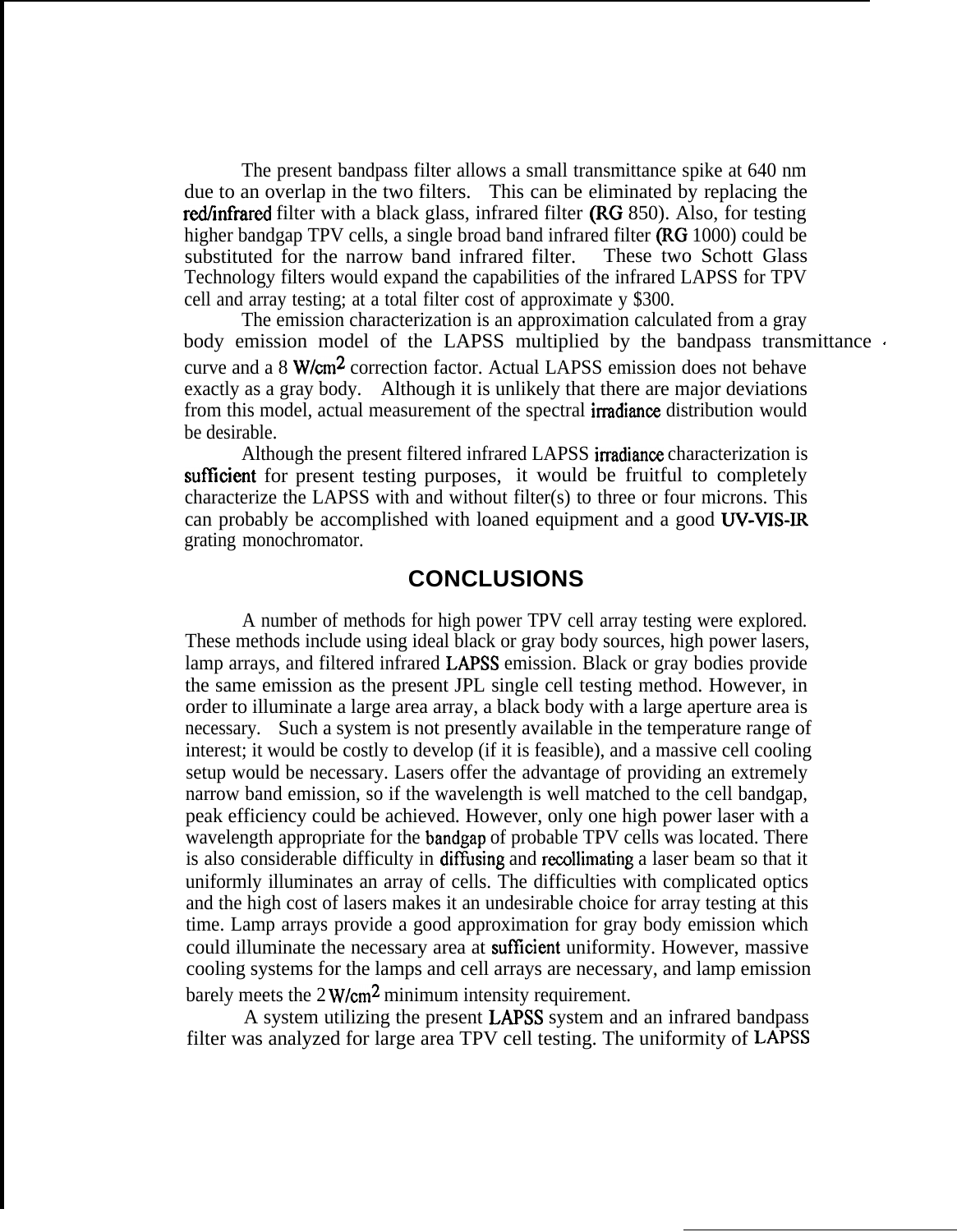emission was tested and found to vary by a maximum of $+/-$  6.6% from the mean intensity over a 10.16 x 10.16 cm area directly behind the bandpass filter. The filtered LAPSS intensity at this location (17.8 cm from the flash bulbs, 1.5 an from the bandpass filter surface) was measured to be about 8 W/cm<sup>2</sup>. The emission was characterized by multiplying the transmittance curve of the filter with a gray body **irradiance** approximation of **LAPSS** emission. Thus, filtered infrared LAPSS emission is fairly uniform, possesses high intensity, and the emission is well matched for the probable TPV cell bandgap range. The system was tested and found to be a reliable method for TPV cell testing. The high power, infrared LAPSS is now operational at JPL for TPV single cell or array testing.

# **ACKNOWLEDGMENTS**

The authors would like to thank Dr. Carol R. Lewis for her insight and support in the described research, JPL Standards Laboratory for the filter transmittance testing, and Drs. Peter Iles of ASEC and Mike Timmons of RTI for providing the concentrator and TPV cells used in refining the testing system. The work described in this report was conducted by the Jet Propulsion Laboratory, California Institute of Technology, under a contract with the National Aeronautics and Space Administration.

# **REFERENCES**

- 1 Mikron Instrument Company, catalog M300 Rev. O for, "M300 Series Blackbody Radiation Calibration Sources," Wyckoff, New Jersey, 1994.
- $2<sub>1</sub>$ Schwartz Electro-Optics Inc., brochure for, "A Pulsed Multiple Wavelength System," and ,"Cobra 2000 Co:MgF<sub>2</sub> Tunable Laser," Orlando, Florida, 1994.
- 3. R. L. Mueller, "The Large Area Pulsed Solar Simulator (LAPSS)," Jet Propulsion Laboratory Publication 93-22, Pasadena, California. 1993.
- 4. F. Kreith and M. Bohn, "Principles of Heat Transfer," Harper Collins Publishers, New York, New York, 1986.
- 5. Schott Glass Technologies Inc., catalog for, "Color Filter Glass Technical Information; Duryea, Pennsylvania, 1983.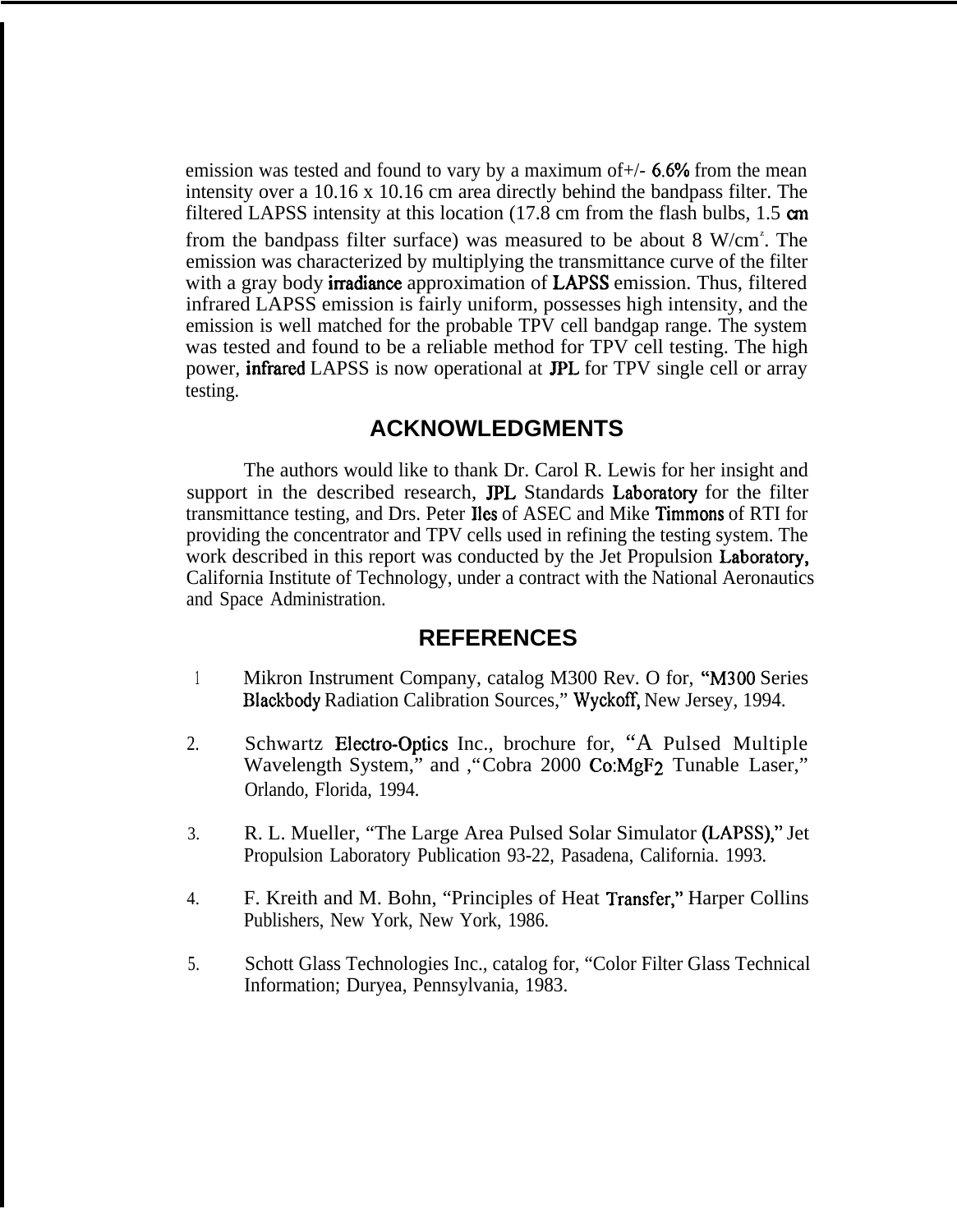- 6. R. L. Mueller, "Using High Temperature, High Density Infrared Heaters as a 900 C Planar Greybody Source," personal communications, Jet Propulsion Laboratory, Pasadena, California, 1994.
- 7. J. J. Lin and D. R. Burger, "TPV Cell IV Curve Testing with Varying Black Body Emission Temperatures, Intensities and Cell Temperatures", submitted to Solar Energy Materials and Solar Cells, Aug. 17, 1994.
- 8. D. R. Burger and R. L. Mueller, "Characterization of Thermophotovoltaic Cells", 1st NREL Conference on Thermophotovoltaic Generation of Electricity, Copper Mountain, CO, July 24-27, 1994 (AIP Conf. Proc. 321, pp. 457-472).

# **APPENDIX**

# **Emission Uniformity Tests**

An indirect method of measuring light pulse intensity using the solar cell Voc/Intensity logarithmic relationship was first attempted. In addition, the solar cell Isc/Intensity relationship was measured. These tests were performed using a typical 2 x 2 cm, BSF, standard Silicon solar cell and the results are shown in Figures 8 and 9.



Fig. 8: Open circuit voltage (Voc) plotted against emission intensity for a 2 x 2 cm BSF Silicon solar cell.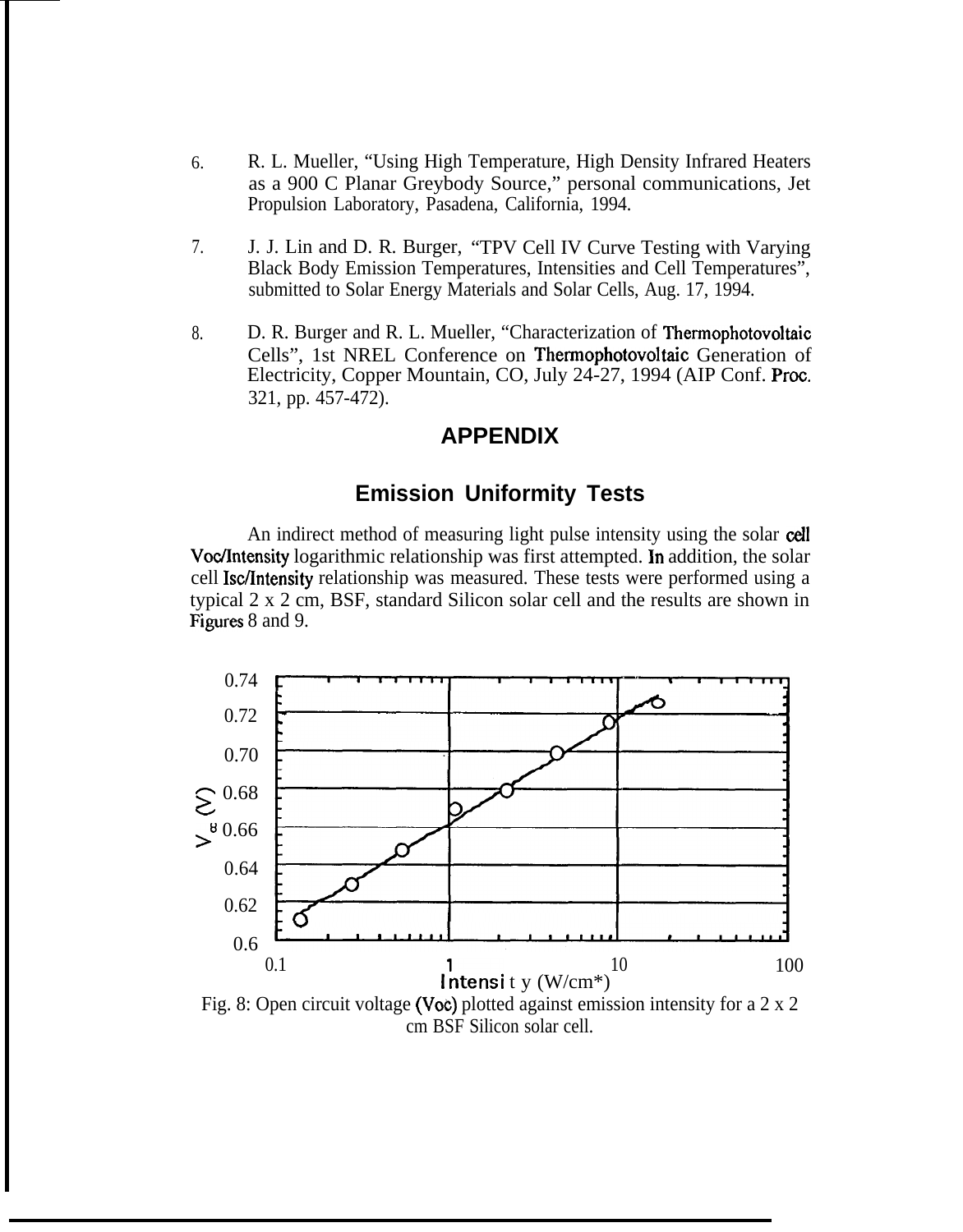

Fig. 9: Short circuit current (Isc) plotted against intensity for a 2 x 2 cm BSF Silicon solar cell.

Voc behaves logarithmically with intensity, where  $V_{\text{OC}} = 0.662 + 0.055 \log n$ (Intensity) and the regression value for the curve fit is 0.9968, as shown in Figure 8. Intensity could be approximated with this relationship. The cell temperature was about 25°C, room temperature, and did not change appreciable y during the tests because the LAPSS is a pulsed light source.

Figure 9 demonstrates that although Isc is relatively linear with intensity for low intensities, it is nonlinear at higher intensities due to cell series resistance losses, which reduce cell Isc as the LAPSS intensity exceeds about 64 suns. The relationship is no longer linear preventing any intensity predictions. An ASEC concentrator cell was then tested for its Voc and Isc intensity relations. The Isc relationship remained nonlinear with intensity at higher intensities, but the series resistance losses were not as significant as they were with the 2 x 2 cm BSF Silicon solar cell.

Figure 10 shows Voc to be relatively logarithmic with intensity in an ideal relation where  $Voc = 0.501 + 0.062 \log$  (Intensity), but there are series resistance losses at higher intensities, causing this relationship to become somewhat inaccurate. These losses are taken into account with a precise curve fit including intensity raised to a power factor in a non-ideal relation where  $V_{\text{OC}} = 4.011.9 +$ 9.367 log (Intensity) -4011.5 (Intensity)"l. The regression value improves (0.9997 vs. .09943) with the non-ideal relationship. The ideal and non-ideal Voc/Intensity relationships are used later to evaluate emission uniformity.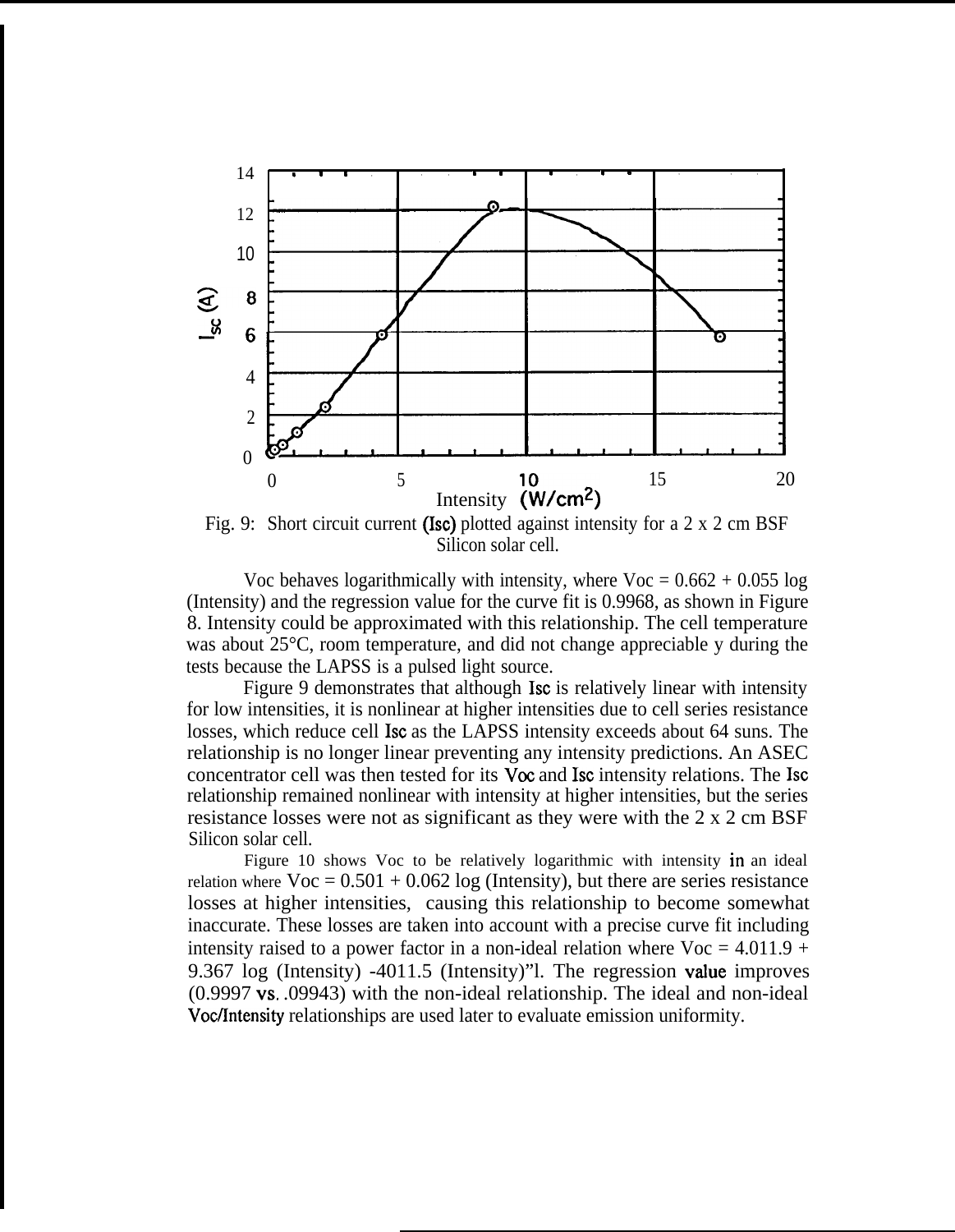

**from** ASEC

h figures 8-10, the intensities are extrapolations which were calculated using a point source model. The lamp location is assumed to be a point source; and the 1 sun test plane has a calibrated intensity of 136.7 mW/cm2 at a location of 10.973 m (36 feet) from the lamps. The approximate Intensity/Location relationship is:

# Intensity(mW/cm<sup>2</sup>) = (1.646 x 104 mW-m<sup>2</sup>/cm<sup>2</sup>) / Distance

An error results from this relationship at distances close to the lamps, because the point source approximation is only accurate to about 64 suns. The extrapolation errors, cell series resistance effects and cell temperature variations could possibly account for the non-ideal Voc/Intensity logarithmic relationship.

Intensity uniformity was now measured using the calibrated Voc/Intensity relationship from Figure 10. The same silicon concentrator cell #7 was now placed about 61 cm from the flash lamps. Voc tabulations are the average of t wo consecutive measurements taken at the same location. This test was performed for a planar (1 5.24 x 15.24 cm) area. Measurements were made every 1.27 an over a 15.24 cm horizontal traverse. This was completed for three rows. One row was centered with the lamps and the other two rows were 7.62 cm above and below the center. The results are shown in Table 6.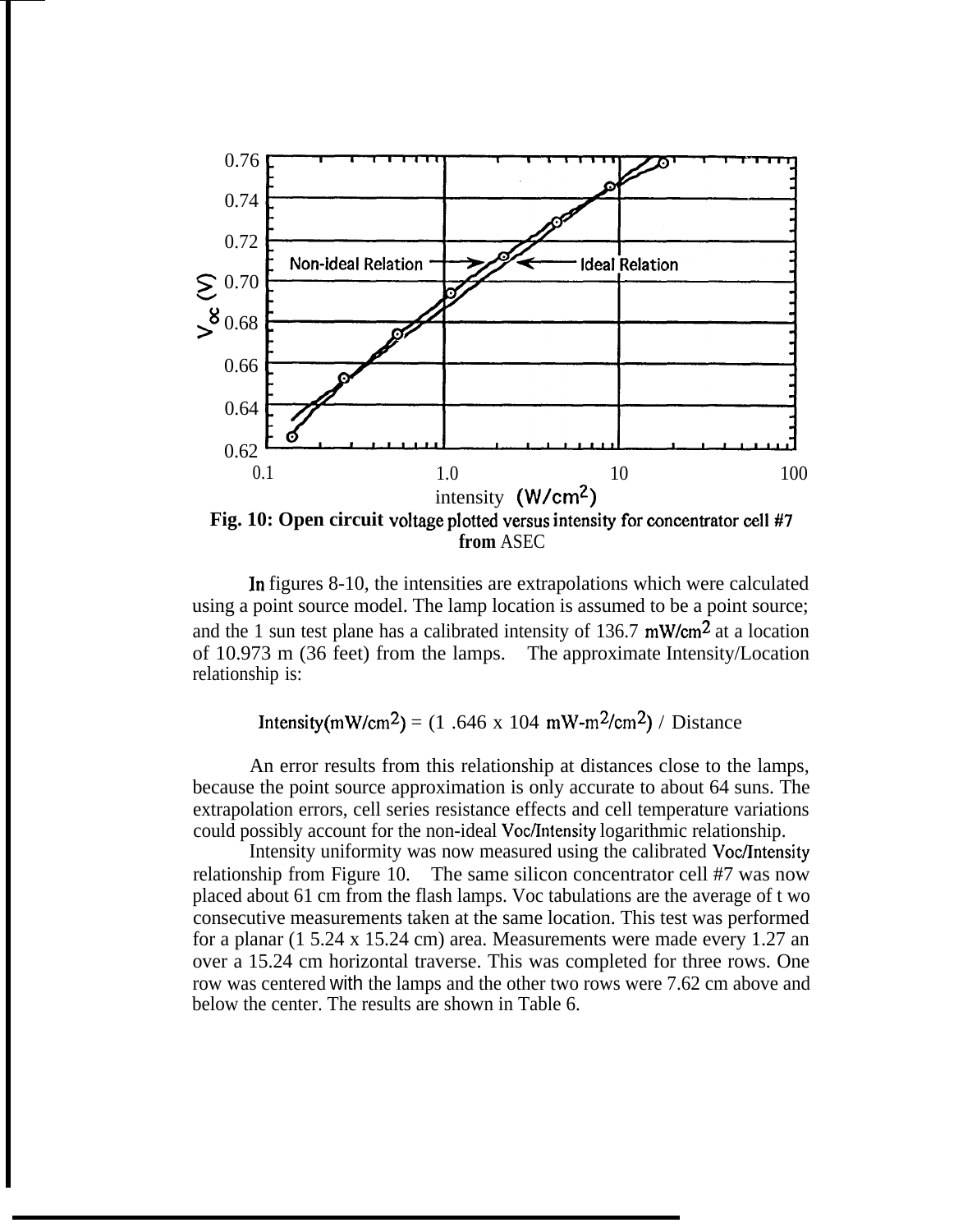| Horiz.          |         |         |         |                                 |         |         |        |
|-----------------|---------|---------|---------|---------------------------------|---------|---------|--------|
| <b>Position</b> |         |         |         |                                 |         |         |        |
| (cm)            | $-7.62$ | $-6.35$ | $-5.08$ | $-3.81$                         | $-2.54$ | $-1.27$ | 0.00   |
| <b>Vertical</b> |         |         |         |                                 |         |         |        |
| <b>Position</b> |         |         |         | <b>Open Circuit Voltage (V)</b> |         |         |        |
| $\mathbf{(cm)}$ |         |         |         |                                 |         |         |        |
| 7.62            | 0.7624  | 0.7627  | 0.7629  | 0,7629                          | 0.7629  | 0.7629  | 0.7629 |
| 0.00            | 0.7640  | 0.7640  | 0.7642  | 0.7642                          | 0.7643  | 0.7644  | 0.7646 |
| $-7.62$         | 0.7642  | 0.7638  | 0.7635  | 0.7636                          | 0.7632  | 0.7628  | 0.7622 |
|                 |         |         |         |                                 |         |         |        |
| Horiz.          |         |         |         |                                 |         |         |        |
| <b>Position</b> |         |         |         |                                 |         |         |        |
| $\mathbf{(cm)}$ | 7.62    | 6.35    | 5.08    | 3.81                            | 2.54    | 1.27    | 0.00   |
| Vertical        |         |         |         |                                 |         |         |        |
| <b>Position</b> |         |         |         | <b>Open Circuit Voltage (V)</b> |         |         |        |
| $\mathbf{(cm)}$ |         |         |         |                                 |         |         |        |
| 7.62            | 0.7632  | 0.7633  | 0.7632  | 0.7632                          | 0.7632  | 0.7634  | 0.7635 |
| 0.00            | 0.7649  | 0.7649  | 0.7651  | 0.7646                          | 0.7654  | 0.7659  | 0.7655 |
| $-7.62$         | 0.7636  | 0.7636  | 0.7642  | 0.7641                          | 0.7637  | 0.764   | 0.7637 |

.

**Table 6:** Open circuit voltage readings for a 15.24 x 15.24 cm plane located approximately 61 cm from the LAPSS flash lamps.

The test results suggest there is better uniformity horizontally than vertically, as indicated by the-smaller variation in Voc values. Voc varied from a high of **;7659** V near the center, to a low of ,7624 at the top left, a change of - 0.46%. This corresponds to intensities of 23.95 and 19.34 W/cm2 respectively, using the non-ideal Voc/Intensity relationship, for a change of -1 9.2%. This also corresponds to intensities of 18.89 and 16.59 W/cm<sup>2</sup>, using the ideal logarithmic Voc/Intensity relationship, for a change of -1 2.2%.

An inconsistency was found in the data where the Voc measurements are' repeated at the starting locations, (zero cm horizontal versus 7.62, 0, and -7.62 cm vertical) because the data was taken at different times. The sequence in which the data was taken seems to affect the result. This is possibly due to an increase in cell temperature after multiple flashes or variations in raw LAPSS intensity. Voc and intensity variance would, therefore, be less than this test indicates.

A more accurate test was made by performing the same test but measuring Voc at fewer locations to minimize possible cell heating or changes in raw LAPSS intensity, and then normalizing the data. Voc measurements were made for each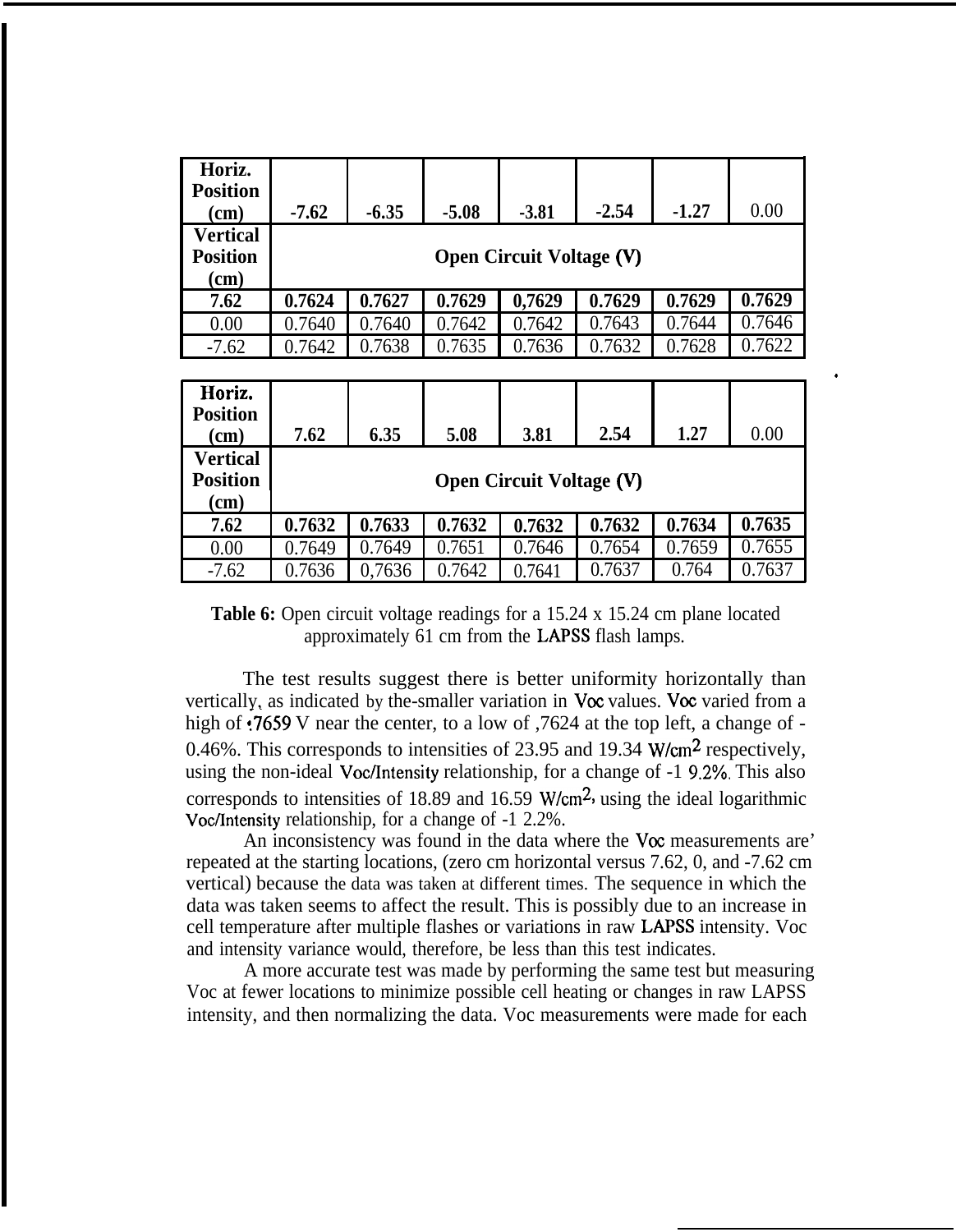row at the 7.62, 0 and -7.62 cm horizontal locations; the results are the average of two runs for each location. The Voc at the center location, (0,0), was measured immediately after each set of row readings for comparison with the other results. The results are shown in Table 7.

The effects of varying cell temperature or LAPSS intensity is compensated by assuming a constant Voc value at position (0,0) of .7621 V. The Voc values for each set of row readings are then corrected by the difference between the initial Voc readings and the follow-up measurements at the zero horizontal position. The results are shown in Table 8.

The corrected results show a significant improvement in uniformity in comparison to the uncorrected data and the initial test run. Corrected Voc readings varied from a high of .7623 at position  $(0.0, +7.62)$ , to a low of .7603 at position (-7.62, 0.0). These correspond to intensities of 19.22 and 17.125 W/cm<sup>2</sup> using the non-ideal Voc/Intensity relationship, and 16.53 and 15.34 W/cm2 using the ideal logarithmic Voc/Intensity relationship. The -0.26 % change in Voc corresponds to an intensity change of -10.9'XO by the non-ideal relationship, and - 7.2% by the ideal relationship. Again, results show that uniformity is

| Horizontal               |         |                                 |        |
|--------------------------|---------|---------------------------------|--------|
| Position (cm)            | $-7.62$ | 0.0                             | 7.62   |
| <b>Vertical Position</b> |         | <b>Open Circuit Voltage (V)</b> |        |
| (cm)                     |         |                                 |        |
| 7.62                     | 0.7604  | 0.7603                          | 0.7607 |
| $0.0$ after 7.62         |         | 0.7620                          |        |
| 0.0                      | 0.7622  | 0.7621                          | 0.7623 |
| $0.0$ after $-7.62$      |         | 0.7606                          |        |
| $-7.62$                  | 0.7594  | 0.7595                          | 0.7595 |

**Table** 7: Open circuit voltage in a 15.24x 15.24 cm plane located approximately 61 cm from the LAPSS flash lamps with additional measurements at position (0,0) for comparison.

| <b>Horizontal</b><br>Position (cm) | $-7.62$ | 0.0                             | 7.62   |  |  |  |
|------------------------------------|---------|---------------------------------|--------|--|--|--|
| <b>Vertical Position</b><br>(cm.)  |         | <b>Open Circuit Voltage (V)</b> |        |  |  |  |
| 7.62                               | 0.7605  | 0.7604                          | 0.7608 |  |  |  |
| 0.0                                | 0.7622  | 0,7621                          | 0.7623 |  |  |  |
| $-7.62$                            | 0.7609  | 0.7610                          | 0.7610 |  |  |  |

**Table 8:** Corrected open circuit voltage in a 15.24x 15.24 cm plane, 61 cm from the flash lamps.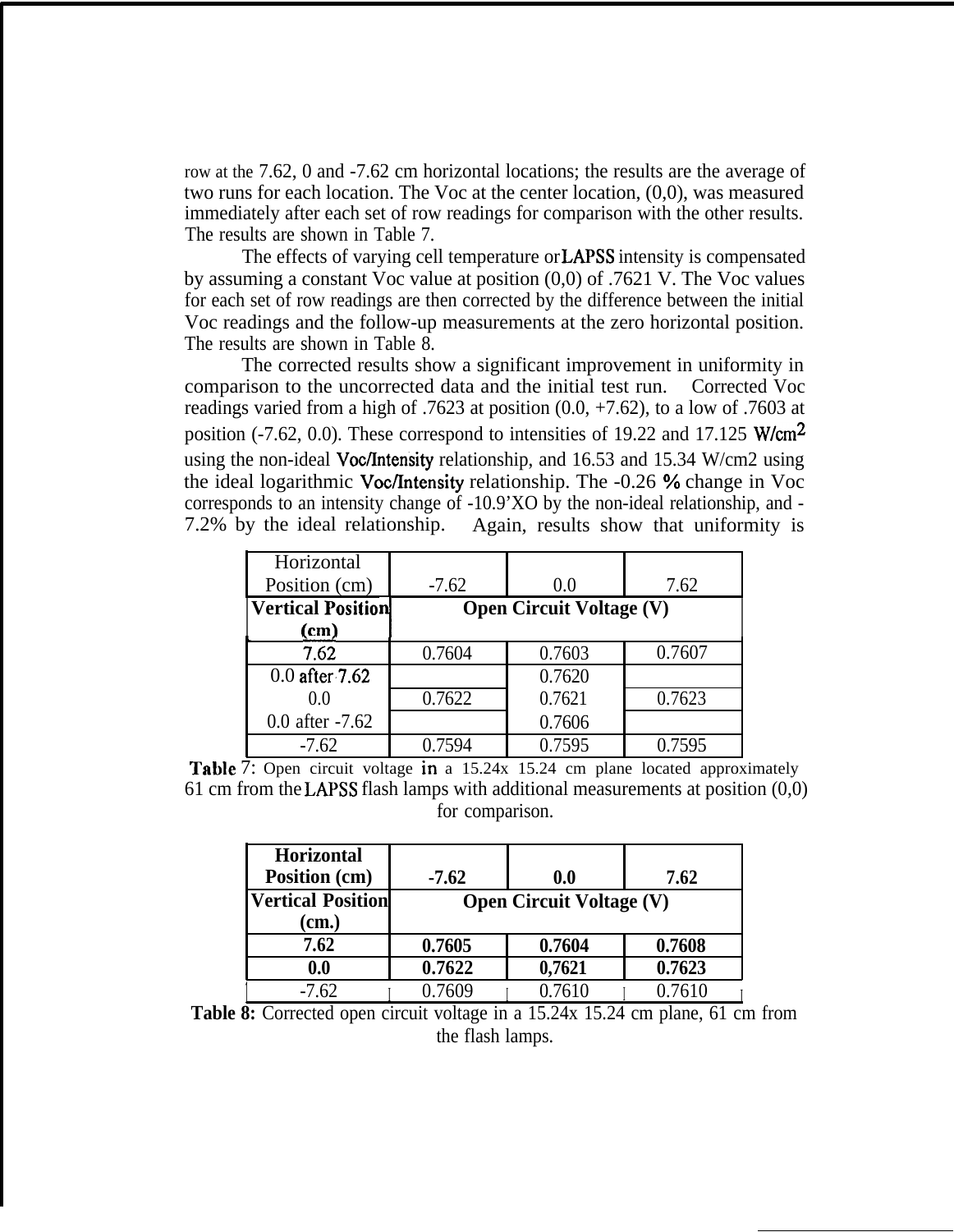| Voc at Constant (0.0) X-Position |           |                             |             |  |  |  |
|----------------------------------|-----------|-----------------------------|-------------|--|--|--|
| Vertical                         |           | Forward Order Reverse Order | Average Voc |  |  |  |
| Position (cm.)                   | $Voc$ (V) | Voc(V)                      |             |  |  |  |
| 7.62                             | 0.7591    | 0.7586                      | 0.75885     |  |  |  |
| 5.08                             | 0.7594    | 0,7592                      | 0.75930     |  |  |  |
| 2.54                             | 0.7597    | 0.7598                      | 0.75975     |  |  |  |
| 0.0                              | 0,7598    | 0.7600                      | 0.75990     |  |  |  |
| $-2.54$                          | 0.7596    | 0.7598                      | 0.75970     |  |  |  |
| $-5.08$                          | 0.7593    | 0.7596                      | 0.75945     |  |  |  |
| $-7.62$                          | 0.7588    | 0.7582                      | 0.75850     |  |  |  |

**Table 9:** Open circuit voltage taken vertically in a 15.24x 15.24 cm plane, 61 cm from the flash lamps.

significantly better horizontally than vertically.

A more precise test for vertical Voc and intensity variance across the test plane was next conducted. Voc readings were made from position (0.0, +7.62) to  $(0.0, -7.62)$  in 2.54 cm intervals, and again, but in a reverse order, from  $(0.0, -7.62)$ to (0.0, +7.62). The results are for single measurements to minimize possible cell temperature or LAPSS intensity variations. The Voe readings for identical positions are avemged to cancel out these variances, The results are shown in Table 9.

The average Voc changed -O. 16%, in the vertical direction, which corresponds to a change in intensity of -7.2°/0. A summation of the change in intensity vertically  $(-7.2^{\circ}/0)$  and horizontal y  $(-2.4^{\circ}/0)$  yields  $-9.6^{\circ}/0$ , the maximum intensity change Occurnng between the center and corner positi ens. This agrees well with the previous data resulting in a maximum intensity change of -1 0.9<sup>o</sup>A across the 15,24 x 15.24 cm area, 61 cm from the flash lamps.

Since the emission was fairly uniform at this distance, the same test was performed for a 10.16 x 10,16 cm test plane approximately 17.8 cm from the lamps. This is located directly in front of the LAPSS filter, where the highest intensity is achieved. A smaller test plane area was characterized because the LAPSS casing will not allow uniform illumination beyond this size at this location. The results, shown in Table 10, are single measurements to minimize variations due to changing cell temperature or intensity.

The average horizontal Voc ranged from a high of  $.7800$  V to a low of .7795 V which corresponds to intensities of 66.75 and 63.9 W/cm2, changing - 4.2%, by the non-ideal relationship, and 31.87 and 31.29 W/cm2, changing -1 .7%, by the ideal relationship,

The average vertical Voc ranged from a high of .7798 to a low of .77925 V, which corresponds to intensities of  $65.6$  and  $62.5$  W/cm2, changing  $-4.7\%$  by the